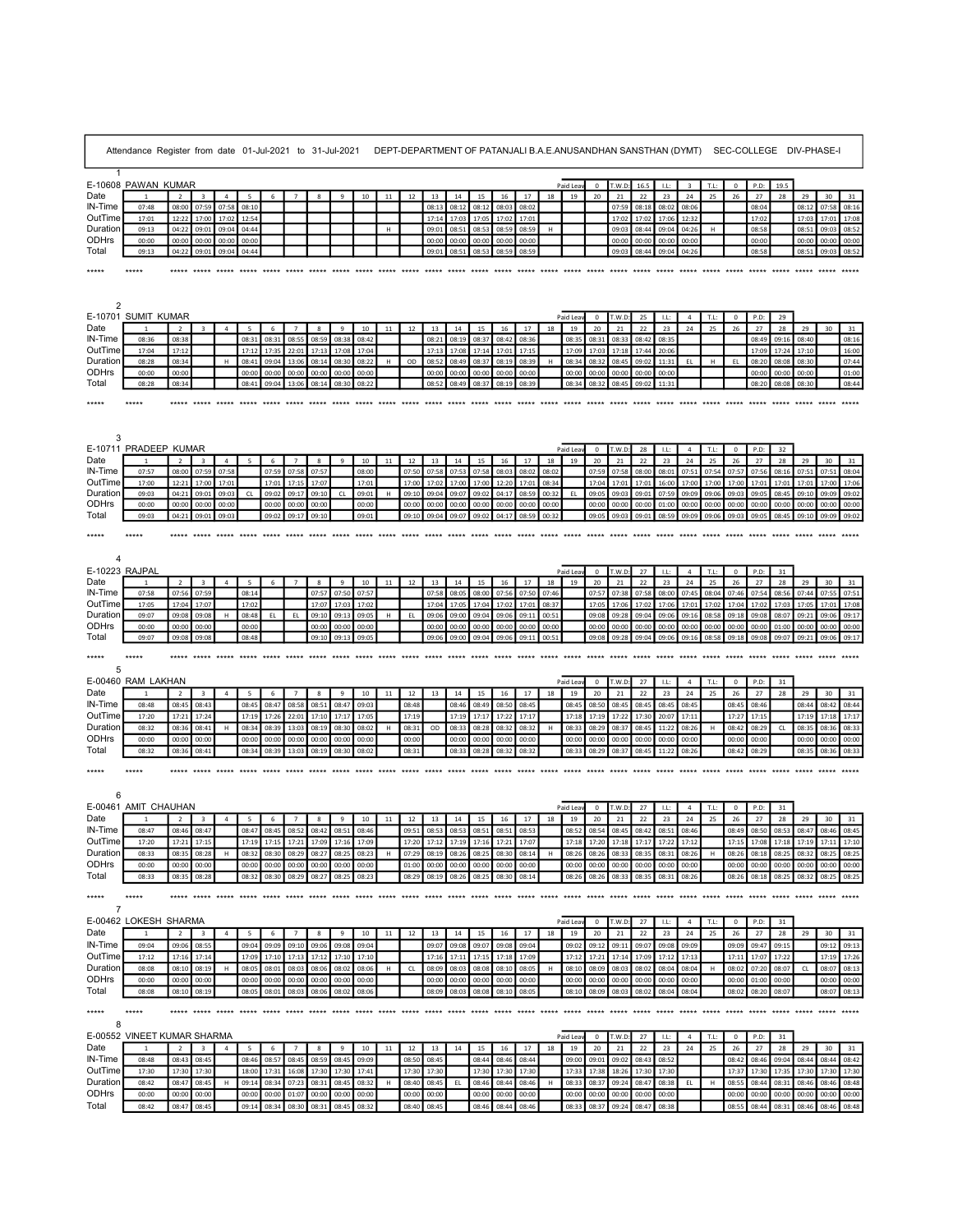| 9                   |                                    |                          |                                  |                |                |                            |                         |                               |                |                |                |                |                |                |                                     |                |                |                |                |                  |                |                |                                     |                      |             |                  |                                     |                |                |                |                |
|---------------------|------------------------------------|--------------------------|----------------------------------|----------------|----------------|----------------------------|-------------------------|-------------------------------|----------------|----------------|----------------|----------------|----------------|----------------|-------------------------------------|----------------|----------------|----------------|----------------|------------------|----------------|----------------|-------------------------------------|----------------------|-------------|------------------|-------------------------------------|----------------|----------------|----------------|----------------|
|                     | E-00652 ROHIT KUMAR                |                          |                                  |                |                |                            |                         |                               |                |                |                |                |                |                |                                     |                |                |                | Paid Lea       | $\mathbf 0$      | T.W.D          | 25.5           | LL:                                 | $\overline{4}$       | T.L:        | $\mathbf 0$      | P.D:                                | 29.5           |                |                |                |
| Date                |                                    | $\overline{2}$           | 3                                | $\overline{4}$ | 5              | 6                          |                         | 8                             | 9              | 10             | 11             | 12             | 13             | 14             | 15                                  | 16             | 17             | 18             | 19             | 20               | 21             | 22             | 23                                  | 24                   | 25          | 26               | 27                                  | 28             | 29             | 30             | 31             |
| IN-Time             | 08:51                              | 08:50                    | 08:50                            |                | 08:50          | 08:49                      | 08:51                   | 08:46                         | 13:19          | 08:53          |                | 08:46          | 08:54          | 08:48          | 08:41                               | 08:52          | 08:47          |                | 08:51          | 08:54            | 08:54          | 09:34          | 13:16                               | 08:47                |             | 08:54            | 09:36                               | 08:50          | 08:50          | 08:50          | 08:47          |
| OutTime             | 17:22                              | 17:23                    | 17:22                            |                | 17:23          | 17:02                      | 17:18                   | 17:10                         | 17:25          | 17:23          |                | 17:24          | 17:11          | 17:25          | 13:00                               | 17:25          | 17:52          |                | 17:10          | 17:22            | 17:27          | 17:35          | 17:28                               | 17:00                |             | 17:06            | 17:36                               | 17:24          | 17:18          | 17:18          | 17:18          |
| Duration            | 08:31                              | 08:33                    | 08:32                            | н              | 08:33          | 08:13                      | 08:27                   | 08:24                         | 04:06          | 08:30          | н              | 08:38          | 08:17          | 08:37          | 04:19                               | 08:33          | 09:05          | H              | 08:19          | 08:28            | 08:33          | 08:01          | 04:12                               | 08:13                |             | 08:12            | 08:00                               | 08:34          | 08:28          | 08:28          | 08:31          |
| ODHrs<br>Total      | 00:00<br>08:31                     | 00:00<br>08:33           | 00:00<br>08:32                   |                | 00:00<br>08:33 | 00:00                      | 00:00                   | 00:00                         | 00:00          | 00:00          |                | 00:00<br>08:38 | 00:00          | 00:00          | 00:00                               | 00:00<br>08:33 | 00:00          |                | 00:00<br>08:19 | 00:00            | 00:00          | 00:00          | 00:00                               | 00:00                |             | 00:00<br>08:12   | 00:00                               | 00:00          | 00:00          | 00:00<br>08:28 | 00:00<br>08:31 |
| *****               | *****                              |                          | *****                            | *****          | *****          | 08:13<br>***** ***** ***** | 08:27                   | 08:24                         | 04:06<br>***** | 08:30<br>***** |                |                | 08:17          | 08:37          | 04:19                               |                | 09:05          |                | *****          | 08:28            | 08:33          | 08:01          | 04:12                               | 08:13                | ***** ***** |                  | 08:00<br>*****                      | 08:34<br>***** | 08:28          |                |                |
| 10                  |                                    |                          |                                  |                |                |                            |                         |                               |                |                |                |                |                |                |                                     |                |                |                |                |                  |                |                |                                     |                      |             |                  |                                     |                |                |                |                |
| Date                | E-00802 MUKESH KUMAR               |                          |                                  |                |                |                            |                         |                               |                |                |                |                |                |                |                                     |                |                |                | Paid Lea       | $\mathbf 0$      | T.W.D          | 25             | LL:                                 | $\overline{4}$       | T.L         | $\pmb{0}$        | P.D:                                | 29             |                |                |                |
| $IN-I$ ime          | 1<br>08:53                         | $\overline{2}$<br>17:01  | $\overline{\mathbf{3}}$<br>08:48 | $\overline{4}$ | 5              | 6<br>08:5                  | $\overline{7}$<br>08:55 | 8                             | 9<br>08:5      | 10<br>08:51    | 11             | 12<br>08:51    | 13<br>08:54    | 14<br>08:53    | 15<br>08:52                         | 16<br>08:5     | 17             | 18             | 19<br>08:5     | 20<br>08:56      | 21<br>08:50    | 22<br>08:54    | 23<br>08:53                         | 24<br>08:54          | 25          | 26<br>08:56      | 27<br>08:55                         | 28<br>08:50    | 29<br>08:53    | 30<br>08:51    | 31<br>08:51    |
| OutTime             | 17:08                              | 17:01                    | 17:12                            |                |                | 17:04                      | 17:08                   |                               | 17:12          | 17:09          |                | 17:10          | 17:03          | 17:09          | 17:08                               | 17:07          |                |                | 17:06          | 17:07            | 17:07          | 17:06          | 17:15                               | 17:07                |             | 17:09            | 17:03                               | 17:07          | 17:10          | 17:13          | 17:10          |
| Duration            | 08:15                              | 00:00                    | 08:23                            | н              |                | 08:14                      | 08:13                   | CL                            | 08:17          | 08:18          |                | 08:19          | 08:09          | 08:16          | 08:16                               | 08:10          | CL             | H              | 08:11          | 08:11            | 08:17          | 08:12          | 08:22                               | 08:13                |             | 08:13            | 08:08                               | 08:17          | 08:17          | 08:22          | 08:19          |
| ODHrs               | 00:00                              | 00:00                    | 00:00                            |                |                | 00:00                      | 00:00                   |                               | 00:00          | 00:00          |                | 00:00          | 00:00          | 00:00          | 00:00                               | 00:00          |                |                | 00:00          | 00:00            | 00:00          | 00:00          | 00:00                               | 00:00                |             | 00:00            | 00:00                               | 00:00          | 00:00          | 00:00          | 00:00          |
| Total               | 08:15                              | 00:00                    | 08:23                            |                |                | 08:14                      | 08:13                   |                               | 08:17          | 08:18          |                | 08:19          | 08:09          | 08:16          | 08:16                               | 08:10          |                |                | 08:11          | 08:11            | 08:17          | 08:12          | 08:22                               | 08:13                |             | 08:13            | 08:08                               | 08:17          | 08:17          | 08:22          | 08:19          |
| *****               | *****                              |                          | ***** ***** *****                |                |                | *****                      | ***** *****             |                               | *****          | ***** *****    |                | *****          | *****          |                |                                     |                |                | *****          | *****          | *****            | *****          |                |                                     |                      |             |                  | ***** ***** ***** *****             | *****          |                |                |                |
| 11                  |                                    |                          |                                  |                |                |                            |                         |                               |                |                |                |                |                |                |                                     |                |                |                |                |                  |                |                |                                     |                      |             |                  |                                     |                |                |                |                |
|                     | E-00804 SATYAVEER KUMAR            |                          |                                  |                |                |                            |                         |                               |                |                |                |                |                |                |                                     |                |                |                | Paid Lea       | $\mathbf 0$      | T.W.D          | 27             | LL:                                 | $\overline{4}$       | T.L:        | 0                | P.D:                                | 31             |                |                |                |
| Date                |                                    | $\overline{\phantom{a}}$ | 3                                | $\overline{4}$ | 5              | 6                          | $\overline{7}$          | 8                             | 9              | 10             | $11\,$         | 12             | 13             | 14             | 15                                  | 16             | 17             | 18             | 19             | 20               | 21             | 22             | 23                                  | 24                   | 25          | 26               | 27                                  | 28             | 29             | 30             | 31             |
| IN-Time<br>OutTime  | 08:53<br>17:00                     | 08:51<br>17:01           | 08:46<br>17:03                   |                | 08:39<br>17:00 | 08:52<br>17:01             | 08:42<br>17:07          |                               | 08:55<br>17:01 | 08:53<br>17:01 |                | 08:51<br>17:01 | 08:40<br>17:01 | 08:45<br>17:01 | 08:47<br>17:01                      | 08:48<br>17:02 | 08:38<br>17:01 |                | 08:52<br>17:01 | 08:47            | 08:45<br>17:01 | 08:40<br>16:06 | 08:39<br>17:03                      | 08:45<br>17:01       |             | 08:45<br>17:02   | 08:39<br>17:01                      | 09:01<br>17:04 | 08:46<br>17:02 | 08:43<br>17:02 | 08:46<br>17:04 |
| Duration            | 08:07                              | 08:10                    | 08:15                            | н              | 08:21          | 08:09                      | 08:25                   | CL                            | 08:06          | 08:08          | Н.             | 08:10          | 08:21          | 08:16          | 08:14                               | 08:14          | 08:23          | H              | 08:09          | 17:01<br>08:14   | 08:16          | 07:26          | 08:24                               | 08:16                | H           | 08:17            | 08:22                               | 08:03          | 08:16          | 08:19          | 08:18          |
| ODHrs               | 00:00                              | 00:00                    | 00:00                            |                | 00:00          | 00:00                      | 00:00                   |                               | 00:00          | 00:00          |                | 00:00          | 00:00          | 00:00          | 00:00                               | 00:00          | 00:00          |                | 00:00          | 00:00            | 00:00          | 01:00          | 00:00                               | 00:00                |             | 00:00            | 00:00                               | 00:00          | 00:00          | 00:00          | 00:00          |
| Total               | 08:07                              | 08:10                    | 08:15                            |                | 08:21          | 08:09                      | 08:25                   |                               | 08:06          | 08:08          |                | 08:10          | 08:21          | 08:16          | 08:14                               | 08:14          | 08:23          |                | 08:09          | 08:14            | 08:16          | 08:26          | 08:24                               | 08:16                |             | 08:17            | 08:22                               | 08:03          | 08:16          | 08:19          | 08:18          |
|                     |                                    |                          |                                  |                |                |                            |                         |                               |                |                |                |                |                |                |                                     |                |                |                |                |                  |                |                |                                     |                      |             |                  |                                     |                |                |                |                |
| 12                  | E-00896 DHARMENDRA KUMAR SAINI     |                          |                                  |                |                |                            |                         |                               |                |                |                |                |                |                |                                     |                |                |                | Paid Leav      | $\overline{0}$   | T.W.D          | 27             | LL:                                 | $\overline{4}$       | T.L:        | $^{\circ}$       | P.D:                                | 31             |                |                |                |
| Date                |                                    | $\overline{2}$           | $\overline{3}$                   | $\overline{a}$ | 5              | 6                          | $\overline{7}$          | $\mathbf{R}$                  | $\mathbf{q}$   | 10             | 11             | 12             | 13             | 14             | 15                                  | 16             | 17             | 18             | 19             | 20               | 21             | 22             | 23                                  | 24                   | 25          | 26               | 27                                  | 28             | 29             | 30             | 31             |
| IN-Time<br>OutTime  | 08:53                              | 08:51                    | 08:46                            |                | 08:38          | 08:51                      | 08:42                   | 08:13                         | 08:55          | 08:53          |                | 08:51          |                | 08:45          | 08:47                               | 08:48          | 08:39          |                | 08:52          | 08:47            | 08:46          |                | 08:39                               | 08:45                |             | 08:45            | 08:39                               | 09:01          | 08:47          | 08:43          | 08:46          |
| Duration            | 17:00<br>08:07                     | 17:01<br>08:10           | 17:06<br>08:20                   | H              | 17:00<br>OD    | 17:16<br>08:25             | 17:26<br>08:44          | 17:12<br>08:59                | 17:01<br>08:06 | 17:01<br>08:08 | н              | 17:05<br>08:14 | EL.            | 17:01<br>08:16 | 17:03<br>08:16                      | 17:02<br>08:14 | 17:01<br>08:22 | H              | 17:02<br>08:10 | 17:02<br>08:15   | 17:02<br>08:16 | EL.            | 17:15<br>08:36                      | 17:03<br>08:18       | н           | 17:06<br>08:21   | 17:01<br>08:22                      | 17:04<br>08:03 | 17:02<br>08:15 | 17:05<br>08:22 | 17:05<br>08:19 |
| ODHrs               | 00:00                              | 00:00                    | 01:00                            |                | 00:00          | 00:00                      | 00:00                   | 00:00                         | 00:00          | 00:00          |                | 00:00          |                | 00:00          | 00:00                               | 00:00          | 00:00          |                | 00:00          | 00:00            | 00:00          |                | 00:00                               | 00:00                |             | 00:00            | 00:00                               | 00:00          | 00:00          | 00:00          | 00:00          |
| Total               | 08:07                              | 08:10                    | 09:20                            |                | 08:22          | 08:25                      | 08:44                   | 08:59                         | 08:06          | 08:08          |                | 08:14          |                | 08:16          | 08:16                               | 08:14          | 08:22          |                | 08:10          | 08:15            | 08:16          |                | 08:36                               | 08:18                |             | 08:21            | 08:22                               | 08:03          | 08:15          | 08:22          | 08:19          |
|                     |                                    |                          |                                  |                |                |                            |                         |                               |                |                |                |                |                |                |                                     |                |                |                |                |                  |                |                |                                     |                      |             |                  |                                     |                |                |                |                |
| *****<br>13         | *****<br>E-00909 DHRUV SINGH RAWAT |                          |                                  |                |                |                            |                         |                               |                |                |                |                |                |                |                                     |                |                |                | Paid Lea       | $\mathbf 0$      | T.W.D          | 25             | LL:                                 | $\overline{4}$       | T.L:        | $\mathbf{0}$     | P.D:                                | 29             |                |                |                |
| Date                | $\overline{1}$                     | $\overline{2}$           | $\overline{\mathbf{3}}$          | $\overline{4}$ | 5              | 6                          | $\overline{7}$          | 8                             | 9              | 10             | 11             | 12             | 13             | 14             | 15                                  | 16             | 17             | 18             | 19             | 20               | 21             | 22             | 23                                  | 24                   | 25          | 26               | 27                                  | 28             | 29             | 30             | 31             |
| IN-Time             | 09:05                              | 09:11                    | 09:14                            |                | 08:42          | 08:42                      |                         | 08:59                         | 10:22          | 08:44          |                | 08:46          |                | 08:43          | 08:10                               | 08:47          | 08:43          |                | 08:24          | 08:47            | 08:46          | 08:53          | 08:42                               | 09:28                |             | 08:43            | 08:43                               | 08:40          | 08:41          | 09:28          | 08:41          |
| OutTime             | 17:42                              | 17:46                    | 17:48                            |                | 17:35          | 08:42                      |                         | 17:3!                         | 19:06          | 17:33          |                | 17:35          |                | 17:34          | 17:35                               | 17:34          | 17:35          |                | 17:45          | 17:34            | 17:36          | 17:34          | 17:33                               | 18:08                |             | 17:34            | 17:34                               | 17:36          | 17:34          | 17:08          | 17:35          |
| Duration            | 08:37                              | 08:35                    | 08:34                            | H              | 08:53          | OD                         |                         | 08:36                         | 08:44          | 08:49          | H              | 08:49          |                | 08:51          | 09:25                               | 08:47          | 08:52          | H              | 09:21          | 08:47            | 08:50          | 08:41          | 08:51                               | 08:40                | H           | 08:51            | 08:51                               | 08:56          | 08:53          | 07:40          | 08:54          |
| ODHrs               | 00:00                              | 00:00                    | 00:00                            |                | 00:00          | 00:00                      |                         | 00:00                         | 00:00          | 00:00          |                | 00:00          |                | 00:00          | 00:00                               | 00:00          | 00:00          |                | 00:00          | 00:00            | 00:00          | 00:00          | 00:00                               | 00:00                |             | 00:00            | 00:00                               | 00:00          | 00:00          | 01:00          | 00:00          |
| Total<br>*****      | 08:37<br>$****$                    | 08:35                    | 08:34<br>seem anne               |                | 08:53          | 00:00<br>$***$ *****       |                         | 08:36                         | 08:44          | 08:49          |                | 08:49          |                | 08:5           | 09:25                               | 08:47          | 08:52          |                | 09:21          | 08:47<br>$*****$ | 08:50          | 08:41          | 08:5                                | 08:40                |             | 08:51<br>$*****$ | 08:51                               | 08:56          | 08:53          | 08:40          | 08:54          |
| 14                  |                                    |                          |                                  |                |                |                            |                         |                               |                |                |                |                |                |                |                                     |                |                |                |                |                  |                |                |                                     |                      |             |                  |                                     |                |                |                |                |
|                     | E-00914 AJEET SAINI                |                          |                                  |                |                |                            |                         |                               |                |                |                |                |                |                |                                     |                |                |                | Paid Lea       | $\mathbf 0$      | T.W.D          | 26             | <b>LL:</b>                          | $\overline{4}$       | T.L:        | $\mathbf{0}$     | P.D:                                | 30             |                |                |                |
| Date                | 1                                  | $\overline{2}$           | 3                                | $\overline{4}$ | 5              | 6                          | $\overline{7}$          | 8                             | 9              | 10             | 11             | 12             | 13             | 14             | 15                                  | 16             | 17             | 18             | 19             | 20               | 21             | 22             | 23                                  | 24                   | 25          | 26               | 27                                  | 28             | 29             | 30             | 31             |
| IN-Time             | 08:25                              | 08:27                    | 08:33                            |                |                | 08:39                      | 08:28                   | 08:25                         | 08:33          | 08:29          |                | 08:42          | 08:32          | 08:41          | 08:36                               | 08:39          | 08:37          |                | 08:33          | 08:36            | 08:28          | 08:39          | 08:37                               | 08:35                |             | 08:45            | 08:40                               | 08:56          | 08:44          | 08:39          | 08:41          |
| OutTime<br>Duration | 17:30<br>09:05                     | 17:31<br>09:04           | 17:30<br>08:57                   | н              |                | 17:33<br>08:52             | 17:30<br>09:02          | 17:31<br>09:06                | 17:30<br>08:5  | 17:32<br>09:03 | н              | 17:31<br>08:49 | 17:31<br>08:59 | 17:3<br>08:50  | 17:33<br>08:55                      | 17:31<br>08:52 | 17:31<br>08:54 | $\mathsf H$    | 17:30<br>08:57 | 17:31<br>08:55   | 17:30<br>09:02 | 17:30<br>08:51 | 17:30<br>08:53                      | 17:31<br>08:56       | н           | 17:30<br>08:45   | 17:30<br>08:50                      | 17:32<br>08:36 | 17:30<br>08:46 | 17:30<br>08:51 | 16:36<br>07:55 |
| ODHrs               | 00:00                              |                          | 00:00 00:00                      |                |                |                            |                         | 00:00 00:00 00:00 00:00 00:00 |                |                |                |                |                |                | 00:00 00:00 00:00 00:00 00:00 00:00 |                |                |                |                |                  |                |                | 00:00 00:00 00:00 00:00 00:00 00:00 |                      |             |                  | 00:00 00:00 00:00 00:00 00:00 01:00 |                |                |                |                |
| Total               | 09:05                              | 09:04                    | 08:57                            |                |                | 08:52                      | 09:02                   | 09:06                         | 08:57          | 09:03          |                | 08:49          | 08:59          | 08:50          | 08:55                               | 08:52          | 08:54          |                | 08:57          | 08:55            | 09:02          | 08:51          | 08:53                               | 08:56                |             | 08:45            | 08:50                               | 08:36          | 08:46          | 08:51          | 08:55          |
| *****<br>15         | $*****$                            |                          |                                  |                |                |                            |                         |                               |                |                |                |                |                |                |                                     |                |                |                |                |                  |                |                |                                     |                      |             |                  |                                     |                |                |                |                |
|                     | E-10016 POOJA GERA                 |                          |                                  |                |                |                            |                         |                               |                |                |                |                |                |                |                                     |                |                |                | Paid Leav      | $^{\circ}$       | T.W.D:         | 20.5           | 1.1                                 | $\overline{4}$       | T.L:        | $^{\circ}$       | P.D:                                | 24.5           |                |                |                |
| Date                | -1                                 | 2                        | $\overline{\mathbf{3}}$          | $\overline{4}$ | 5              | 6                          | 7                       | 8                             | 9              | 10             | 11             | 12             | 13             | 14             |                                     | 15 16          | 17             | 18             | 19             | 20               | 21             | 22             | 23                                  | 24                   | 25          | 26               | 27                                  | 28             | 29             | 30             | 31             |
| IN-Time             | 09:16                              | 09:12                    | 09:23                            |                | 13:06          | 09:19                      |                         | 09:17                         | 13:01          | 10:05          |                | 09:22          |                | 09:21          | 09:21                               | 13:05          | 10:09          |                |                | 09:22            | 09:19          |                |                                     |                      |             | 09:22            | 09:34                               | 09:27          |                | 09:20          | 09:23          |
| OutTime             | 17:22                              | 17:17                    | 17:27                            |                | 17:15          | 17:24                      |                         | 17:22                         | 17:06          | 17:11          |                | 17:27          |                | 17:25          | 17:27                               | 17:11          | 17:16          |                |                | 17:27            | 17:24          |                |                                     |                      |             | 17:27            | 17:37                               | 17:34          |                | 17:27          | 17:27          |
| Duration            | 08:06                              | 08:05                    | 08:04                            | H              | 04:09          | 08:05                      | EL.                     | 08:05                         | 04:05          | 07:06          | н              | 08:05          | CL             | 08:04          | 08:06                               | 04:06          | 07:07          | H              |                | 08:05            | 08:05          |                |                                     |                      | н           | 08:05            | 08:03                               | 08:07          |                | 08:07          | 08:04          |
| ODHrs               | 00:00                              | 00:00                    | 00:00                            |                | 00:00          | 00:00                      |                         | 00:00                         | 00:00          | 01:00          |                | 00:00          |                | 00:00          | 00:00                               | 00:00          | 01:00          |                |                | 00:00            | 00:00          |                |                                     |                      |             | 00:00            | 00:00                               | 00:00          |                | 00:00          | 00:00          |
| Total               | 08:06                              | 08:05                    | 08:04                            |                | 04:09          | 08:05                      |                         | 08:05                         | 04:05          | 08:06          |                | 08:05          |                | 08:04          | 08:06                               | 04:06          | 08:07          |                |                | 08:05            | 08:05          |                |                                     |                      |             | 08:05            | 08:03                               | 08:07          |                | 08:07          | 08:04          |
| *****<br>16         | *****                              |                          |                                  |                |                |                            |                         |                               |                |                |                |                |                |                |                                     |                |                |                |                |                  |                |                |                                     |                      |             |                  |                                     |                |                |                |                |
|                     | E-10149 DINESH KUMAR PALI          |                          |                                  |                |                |                            |                         |                               |                |                |                |                |                |                |                                     |                |                |                | Paid Leav      |                  | $0$ T.W.D:     | 27.5           | LL:                                 | $\overline{4}$       | T.L:        | $^{\circ}$       | P.D:                                | 31.5           |                |                |                |
| Date                | $\mathbf{1}$                       | $\overline{2}$           | $\overline{\mathbf{3}}$          | $\overline{4}$ | - 5            | - 6                        | $\overline{7}$          | 8                             | 9              | 10             | 11             | 12             | 13             | 14             | 15                                  | 16             | 17             | 18             | 19             | 20               | 21             | 22             | 23                                  | 24                   | 25          | 26               | 27                                  | 28             | 29             | 30             | 31             |
| IN-Time             | 09:10                              |                          | 06:13 08:59                      | 09:18          | 06:16          | 09:20                      | 09:11                   | 09:16                         | 06:15          | 09:06          | 09:18          | 06:12          | 09:22          |                | 10:13                               | 06:21 09:12    |                | 09:11          | 06:25          | 09:22            | 09:12          | 09:15          | 06:01                               | 10:06                | 09:05       |                  | 13:21                               |                | 09:19 06:06    |                | 09:14          |
| OutTime             | 17:40                              | 14:46                    | 17:44                            | 17:49          | 14:57          | 18:41                      | 19:29                   | 19:22                         | 14:56          | 18:27          | 18:36          | 15:23          | 18:19          |                | 19:15                               | 15:00          | 17:48          | 18:11          | 15:08          | 18:38            | 18:58          | 17:54          | 14:44                               | 18:20                | 17:51       |                  | 18:01                               |                | 18:16          | 14:45          | 17:52          |
| Duration<br>ODHrs   | 08:30<br>00:00                     | 08:33<br>00:00           | 08:45<br>00:00                   | 08:31<br>00:00 | 08:41<br>00:00 | 09:21<br>00:00             | 10:18<br>00:00          | 10:06<br>00:00                | 08:41<br>00:00 | 09:21<br>00:00 | 09:18<br>00:00 | 09:11<br>00:00 | 08:57<br>00:00 |                | 09:02<br>00:00                      | 08:39<br>00:00 | 08:36<br>00:00 | 09:00<br>00:00 | 08:43<br>00:00 | 09:16<br>00:00   | 09:46<br>00:00 | 08:39<br>00:00 | 08:43<br>00:00                      | 08:14 08:46<br>01:00 | 00:00       |                  | 04:40<br>00:00                      |                | 08:57<br>00:00 | 08:39<br>00:00 | 08:38<br>00:00 |

\*\*\*\*\* \*\*\*\*\* \*\*\*\*\* \*\*\*\*\* \*\*\*\*\* \*\*\*\*\* \*\*\*\*\* \*\*\*\*\* \*\*\*\*\* \*\*\*\*\* \*\*\*\*\* \*\*\*\*\* \*\*\*\*\* \*\*\*\*\* \*\*\*\*\* \*\*\*\*\* \*\*\*\*\* \*\*\*\*\* \*\*\*\*\* \*\*\*\*\* \*\*\*\*\* \*\*\*\*\* \*\*\*\*\* \*\*\*\*\* \*\*\*\*\* \*\*\*\*\* \*\*\*\*\* \*\*\*\*\* \*\*\*\*\* \*\*\*\*\* \*\*\*\*\* \*\*\*\*\*

\*\*\*\*\* \*\*\*\*\* \*\*\*\*\* \*\*\*\*\* \*\*\*\*\* \*\*\*\*\* \*\*\*\*\* \*\*\*\*\* \*\*\*\*\* \*\*\*\*\* \*\*\*\*\* \*\*\*\*\* \*\*\*\*\* \*\*\*\*\* \*\*\*\*\* \*\*\*\*\* \*\*\*\*\* \*\*\*\*\* \*\*\*\*\* \*\*\*\*\* \*\*\*\*\* \*\*\*\*\* \*\*\*\*\* \*\*\*\*\* \*\*\*\*\* \*\*\*\*\* \*\*\*\*\* \*\*\*\*\* \*\*\*\*\* \*\*\*\*\* \*\*\*\*\* \*\*\*\*\*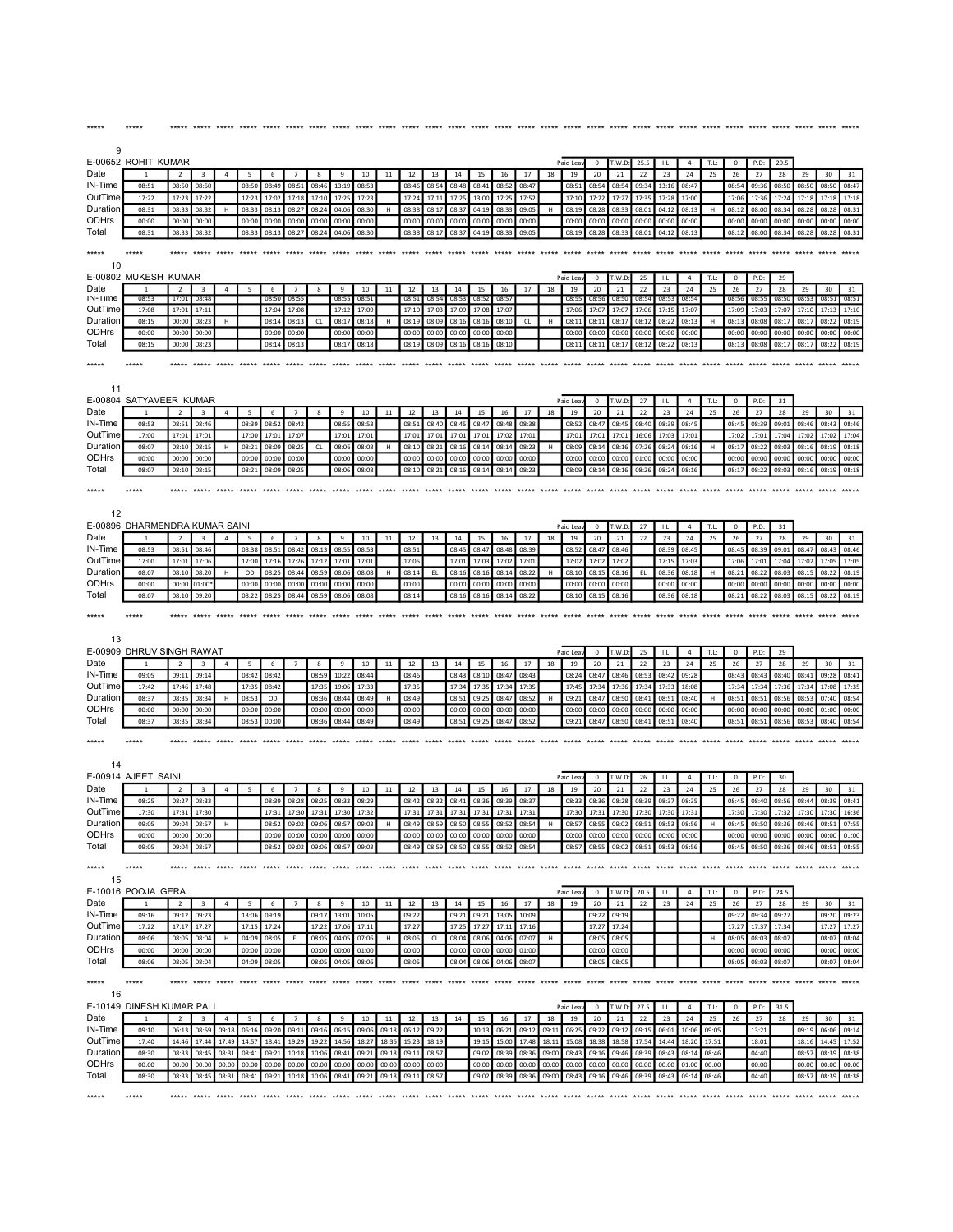| 17                      |                                                |                            |                         |                |       |       |                |                |                                                                                                                                                                   |                   |             |       |                               |       |       |                         |                |                |                 |                                                       |                |                |                |                |                |                |                               |                         |                   |                                           |                |
|-------------------------|------------------------------------------------|----------------------------|-------------------------|----------------|-------|-------|----------------|----------------|-------------------------------------------------------------------------------------------------------------------------------------------------------------------|-------------------|-------------|-------|-------------------------------|-------|-------|-------------------------|----------------|----------------|-----------------|-------------------------------------------------------|----------------|----------------|----------------|----------------|----------------|----------------|-------------------------------|-------------------------|-------------------|-------------------------------------------|----------------|
|                         | E-10319 SUMAN DEV                              |                            |                         |                |       |       |                |                |                                                                                                                                                                   |                   |             |       |                               |       |       |                         |                |                | Paid Lea        | $^{\circ}$                                            | T.W.D:         | 29             | LL             | $\overline{4}$ | T.L:           | $^{\circ}$     | P.D:                          | 33                      |                   |                                           |                |
| Date                    |                                                | $\overline{2}$             | 3                       | $\overline{4}$ |       | 6     | $\overline{7}$ | 8              | 9                                                                                                                                                                 | 10                | 11          | 12    | 13                            | 14    | 15    | 16                      | 17             | 18             | 19              | 20                                                    | 21             | 22             | 23             | 24             | 25             | 26             | 27                            | 28                      | 29                | 30                                        | 31             |
| IN-Time                 | 08:50                                          | 09:11                      | 09:30                   | 09:24          |       |       | 08:29          | 07:51          | 08:06                                                                                                                                                             | 07:56             | 08:20       | 08:13 | 06:51                         | 07:07 | 07:33 | 06:59                   | 06:59          | 06:19          | 07:16           | 07:15                                                 | 07:21          | 07:11          | 07:18          | 07:42          | 06:44          | 07:11          | 07:12                         | 07:30                   | 07:15             | 07:04                                     | 07:04          |
| OutTime                 | 19:09                                          | 18:39                      | 19:05                   | 20:05          |       |       | 18:31          | 19:43          | 20:34                                                                                                                                                             | 19:11             | 20:30       | 21:31 | 20:57                         | 21:08 | 21:17 | 20:52                   | 20:47          | 20:42          | 20:55           | 20:34                                                 | 20:58          | 20:38          | 20:52          | 20:54          | 20:43          | 20:50          | 20:51                         | 20:38                   | 20:47             | 20:51                                     | 21:03          |
| Duration                | 10:19                                          | 09:28                      | 09:35                   | 10:41          |       |       | 10:02          | 11:52          | 12:28                                                                                                                                                             | 11:15             | 12:10       | 13:18 | 14:06                         | 14:01 | 13:44 | 13:53                   | 13:48          | 14:23          | 13:39           | 13:19                                                 | 13:37          | 13:27          | 13:34          | 13:12          | 13:59          | 13:39          | 13:39                         | 13:08                   | 13:32             | 13:47                                     | 13:59          |
| ODHrs                   | 00:00                                          | 00:00                      | 00:00                   | 00:00          |       |       | 00:00          | 00:00          | 00:00                                                                                                                                                             | 00:00             | 00:00       | 00:00 | 00:00                         | 00:00 | 00:00 | 00:00                   | 00:00          | 00:00          | 00:00           | 00:00                                                 | 00:00          | 00:00          | 00:00          | 00:00          | 00:00          | 00:00          | 00:00                         | 00:00                   | 00:00             | 00:00                                     | 00:00          |
| Total                   | 10:19                                          | 09:28 09:35                |                         | 10:41          |       |       | 10:02          | 11:52          | 12:28                                                                                                                                                             | 11:15             | 12:10 13:18 |       | 14:06                         | 14:01 | 13:44 | 13:53                   | 13:48          | 14:23          | 13:39           | 13:19 13:37                                           |                | 13:27          | 13:34          | 13:12          | 13:59          | 13:39          | 13:39                         | 13:08                   | 13:32             | 13:47                                     | 13:59          |
|                         |                                                |                            |                         |                |       |       |                |                |                                                                                                                                                                   |                   |             |       |                               |       |       |                         |                |                |                 |                                                       |                |                |                |                |                |                |                               |                         |                   |                                           |                |
| *****                   | $****$                                         |                            |                         |                |       |       |                |                |                                                                                                                                                                   |                   |             |       | ***** ***** ***** ***** ***** |       |       |                         | ***** *****    |                |                 |                                                       |                |                |                |                |                |                |                               |                         |                   |                                           |                |
|                         |                                                |                            |                         |                |       |       |                |                |                                                                                                                                                                   |                   |             |       |                               |       |       |                         |                |                |                 |                                                       |                |                |                |                |                |                |                               |                         |                   |                                           |                |
| -18                     |                                                |                            |                         |                |       |       |                |                |                                                                                                                                                                   |                   |             |       |                               |       |       |                         |                |                |                 |                                                       |                |                |                |                |                |                |                               |                         |                   |                                           |                |
|                         | E-10320 PRAVEEN KUMAR                          |                            |                         |                |       |       |                |                |                                                                                                                                                                   |                   |             |       |                               |       |       |                         |                |                | Paid Leav       |                                                       | $0$ T.W.D:     | 31             | I.L:           | $\overline{4}$ | T.L:           | $\mathbf 0$    | P.D:                          | 35                      |                   |                                           |                |
| Date                    |                                                | $\overline{2}$             | $\overline{\mathbf{3}}$ | $\overline{4}$ | - 5   | 6     | $\overline{7}$ | 8              | 9                                                                                                                                                                 | 10                | 11          | 12    | 13                            | 14    | 15    | 16                      | 17             | 18             | 19              | 20                                                    | 21             | 22             | 23             | 24             | 25             | 26             | 27                            | 28                      | 29                | 30                                        | 31             |
| IN-Time                 | 07:46                                          |                            | 08:48 09:06             | 08:47          | 08:22 | 08:54 | 08:56          | 08:57          | 08:58                                                                                                                                                             | 08:44             | 08:25 07:37 |       | 07:41                         | 07:44 | 07:18 | 07:32                   | 07:32          | 07:41          | 07:29           | 07:35                                                 | 07:33          | 07:24          | 07:25          | 07:32          | 07:24          | 09:06          | 07:25                         | 08:54                   | 07:19 07:06       |                                           | 07:13          |
| OutTime                 | 16:56                                          | 17:50 18:56                |                         | 18:20          | 18:41 | 17:38 | 17:34          | 18:40          | 18:16                                                                                                                                                             | 17:38             | 17:46       | 21:30 | 21:06                         | 21:05 | 21:18 | 20:50                   | 20:58          | 20:46          | 20:45           | 20:30                                                 | 20:56          | 20:39          | 21:00          | 21:02          | 21:13          | 21:00          | 21:07                         | 20:55                   | 21:00             | 21:05                                     | 21:04          |
| Duration                | 09:10                                          |                            | 09:02 09:50             | 09:33          | 10:19 | 08:44 | 08:38          | 09:43          | 09:18                                                                                                                                                             | 08:54             | 09:21       | 13:53 | 13:25                         | 13:21 | 14:00 | 13:18                   | 13:26          | 13:05          | 13:16           | 12:55                                                 | 13:23          | 13:15          | 13:35          | 13:30          | 13:49          | 11:54          | 13:42                         | 12:01                   | 13:41             | 13:59                                     | 13:51          |
| ODHrs                   | 00:00                                          | 00:00 00:00                |                         | 00:00          | 00:00 | 00:00 | 00:00          | 00:00          | 00:00                                                                                                                                                             | 00:00             | 00:00       | 00:00 | 00:00                         | 00:00 | 00:00 | 00:00                   | 00:00          | 00:00          | 00:00           | 00:00                                                 | 00:00          | 00:00          | 00:00          | 00:00          | 00:00          | 00:00          | 00:00                         | 00:00                   | 00:00             | 00:00                                     | 00:00          |
| Total                   | 09:10                                          |                            | 09:02 09:50             | 09:33          | 10:19 | 08:44 | 08:38          | 09:43          | 09:18                                                                                                                                                             | 08:54             | 09:21 13:53 |       | 13:25                         | 13:21 |       | 14:00 13:18 13:26       |                | 13:05          |                 | 13:16 12:55 13:23                                     |                | 13:15          | 13:35          | 13:30          | 13:49          | 11:54          |                               | 13:42 12:01 13:41 13:59 |                   |                                           | 13:51          |
|                         |                                                |                            |                         |                |       |       |                |                |                                                                                                                                                                   |                   |             |       |                               |       |       |                         |                |                |                 |                                                       |                |                |                |                |                |                |                               |                         |                   |                                           |                |
| *****                   | $*****$                                        |                            |                         |                |       |       |                |                |                                                                                                                                                                   |                   |             |       |                               |       |       |                         |                |                |                 |                                                       |                |                |                |                |                |                |                               |                         |                   |                                           |                |
|                         |                                                |                            |                         |                |       |       |                |                |                                                                                                                                                                   |                   |             |       |                               |       |       |                         |                |                |                 |                                                       |                |                |                |                |                |                |                               |                         |                   |                                           |                |
| -19                     |                                                |                            |                         |                |       |       |                |                |                                                                                                                                                                   |                   |             |       |                               |       |       |                         |                |                |                 |                                                       |                |                |                |                |                |                |                               |                         |                   |                                           |                |
|                         | E-10323 VINOD KUMAR                            |                            |                         |                |       |       |                |                |                                                                                                                                                                   |                   |             |       |                               |       |       |                         |                |                | Paid Leav       | $\circ$                                               | T.W.D:         | 31             | LL:            | $\overline{4}$ | T.L:           | $\circ$        | P.D:                          | 35                      |                   |                                           |                |
| Date                    |                                                |                            | $\overline{3}$          | $\overline{a}$ | 5     | -6    | $\overline{7}$ | $\mathbf{R}$   | $\mathbf{q}$                                                                                                                                                      | 10                | 11          | 12    | 13                            | 14    | 15    | 16                      | 17             | 18             | 19              | 20                                                    | 21             | 22             | 23             | 24             | 25             | 26             | 27                            | 28                      | 29                | 30                                        | 31             |
| IN-Time                 | 07:49                                          |                            | 06:31 06:42             | 06:15          | 05:56 | 06:12 | 07:25          | 07:19          | 07:27                                                                                                                                                             | 07:29             | 07:40 07:32 |       | 07:38                         | 07:25 | 07:30 | 06:37                   | 07:09          | 06:30          | 07:08           | 07:25                                                 | 07:13          | 07:15          | 07:22          | 07:15          | 07:19          | 07:14          | 07:07                         | 07:06                   | 07:16 06:59       |                                           | 07:01          |
| OutTime                 | 19:13                                          | 18:13 18:01                |                         | 18:07          | 18:03 | 18:19 | 17:50          | 18:29          | 18:29                                                                                                                                                             | 17:46             | 18:05       | 21:28 | 21:04                         | 21:08 | 21:16 | 21:31                   | 21:16          | 21:21          | 20:54           | 20:52                                                 | 21:24          | 20:48          | 21:22          | 21:06          | 21:07          | 20:55          | 21:08                         | 21:05                   | 20:47             | 20:52                                     | 20:56          |
| Duration                | 11:24                                          |                            | 11:42 11:19             | 11:52          | 12:07 | 12:07 | 10:25          | 11:10          | 11:02                                                                                                                                                             | 10:17             | 10:25       | 13:56 | 13:26                         | 13:43 | 13:46 | 14:54                   | 14:07          | 14:51          | 13:46           | 13:27                                                 | 14:11          | 13:33          | 14:00          | 13:51          | 13:48          | 13:41          | 14:01                         | 13:59                   | 13:31             | 13:53                                     | 13:55          |
| ODHrs                   | 00:00                                          |                            | 00:00 00:00             | 00:00          | 00:00 | 00:00 | 00:00          | 00:00          | 00:00                                                                                                                                                             | 00:00             | 00:00       | 00:00 | 00:00                         | 00:00 | 00:00 | 00:00                   | 00:00          | 00:00          | 00:00           | 00:00                                                 | 00:00          | 00:00          | 00:00          | 00:00          | 00:00          | 00:00          | 00:00                         | 00:00                   | 00:00             | 00:00                                     | 00:00          |
| Total                   | 11:24                                          |                            | 11:42 11:19             | 11:52          | 12:07 | 12:07 | 10:25          |                | 11:10 11:02                                                                                                                                                       | 10:17 10:25 13:56 |             |       | 13:26                         | 13:43 | 13:46 | 14:54                   | 14:07          |                |                 | 14:51 13:46 13:27 14:11 13:33                         |                |                | 14:00          | 13:51          | 13:48          | 13:41          | 14:01 13:59                   |                         | 13:31 13:53       |                                           | 13:55          |
|                         |                                                |                            |                         |                |       |       |                |                |                                                                                                                                                                   |                   |             |       |                               |       |       |                         |                |                |                 |                                                       |                |                |                |                |                |                |                               |                         |                   |                                           |                |
| *****                   | $*****$                                        |                            |                         |                |       |       |                |                |                                                                                                                                                                   |                   |             |       |                               |       |       |                         |                |                |                 |                                                       |                |                |                |                |                |                |                               |                         |                   |                                           |                |
|                         |                                                |                            |                         |                |       |       |                |                |                                                                                                                                                                   |                   |             |       |                               |       |       |                         |                |                |                 |                                                       |                |                |                |                |                |                |                               |                         |                   |                                           |                |
| 20                      |                                                |                            |                         |                |       |       |                |                |                                                                                                                                                                   |                   |             |       |                               |       |       |                         |                |                |                 |                                                       |                |                |                |                |                |                |                               |                         |                   |                                           |                |
|                         | E-10324 BABURAM                                |                            |                         |                |       |       |                |                |                                                                                                                                                                   |                   |             |       |                               |       |       |                         |                |                | Paid Leav       |                                                       | $0$ T.W.D:     | 30             | LL:            | $\overline{a}$ | T.L:           | $\circ$        | P.D:                          | 34                      |                   |                                           |                |
| Date                    | $\overline{1}$                                 | $\overline{2}$             | $\overline{\mathbf{3}}$ | $\overline{4}$ | - 5   | 6     | $\overline{7}$ | -8             | $\mathbf{q}$                                                                                                                                                      | 10                | 11          | 12    | 13                            | 14    | 15    | 16                      | 17             | 18             | 19              | 20                                                    | 21             | 22             | 23             | 24             | 25             | 26             | 27                            | 28                      | 29                | 30                                        | 31             |
| IN-Time                 | 05:31                                          |                            | 05:41 06:27             | 05:19          | 05:57 | 06:06 | 06:06          | 05:34          | 05:48                                                                                                                                                             | 06:02             | 05:32       | 05:17 | 05:58                         | 05:48 | 06:14 | 05:32                   | 05:37          | 05:23          | 05:19           | 05:08 05:18                                           |                | 05:12          | 05:08          | 05:10          | 05:15          | 05:08          | 05:14                         |                         | 05:14 05:11 05:14 |                                           | 05:13          |
| OutTime                 | 05:31                                          | 19:28                      | 19:13                   | 19:13          | 19:26 | 18:43 | 19:30          | 18:15          | 18:41                                                                                                                                                             | 18:14             | 18:11       | 17:06 | 21:06                         | 21:13 | 21:18 | 16:57                   | 16:52          | 16:39          | 16:41           | 16:45                                                 | 16:59          | 16:33          | 16:46          | 17:05          | 16:55          | 16:50          | 16:46                         | 16:55                   | 16:39             | 16:46                                     | 16:48          |
| Duration                | 00:00                                          |                            | 13:47 12:46             | 13:54          | 13:29 | 12:37 | 13:24          | 12:41          | 12:53                                                                                                                                                             | 12:12             | 12:39       | 11:49 | 15:08                         | 15:25 | 15:04 | 11:25                   | 11:15          | 11:16          | 11:22           |                                                       | 11:37 11:41    | 11:21          | 11:38          | 11:55          | 11:40          | 11:42          | 11:32                         | 11:41                   | 11:28             | 11:32                                     | 11:35          |
| ODHrs                   | 00:00                                          | 00:00                      | 00:00                   | 00:00          | 00:00 | 00:00 | 00:00          | 00:00          | 00:00                                                                                                                                                             | 00:00             | 00:00       | 00:00 | 00:00                         | 00:00 | 00:00 | 00:00                   | 00:00          | 00:00          | 00:00           | 00:00                                                 | 00:00          | 00:00          | 00:00          | 00:00          | 00:00          | 00:00          | 00:00                         | 00:00                   | 00:00             | 00:00                                     | 00:00          |
| Total                   | 00:00                                          |                            | 13:47 12:46             | 13:54          | 13:29 | 12:37 |                | 13:24 12:41    | 12:53                                                                                                                                                             | 12:12             | 12:39 11:49 |       | 15:08                         | 15:25 |       | 15:04 11:25             | 11:15          | 11:16          | 11:22           | 11:37 11:41 11:21 11:38                               |                |                |                | 11:55          | 11:40          | 11:42          |                               | 11:32 11:41 11:28 11:32 |                   |                                           | 11:35          |
|                         |                                                |                            |                         |                |       |       |                |                |                                                                                                                                                                   |                   |             |       |                               |       |       |                         |                |                |                 |                                                       |                |                |                |                |                |                |                               |                         |                   |                                           |                |
| *****                   | $****$                                         |                            |                         |                |       |       |                |                |                                                                                                                                                                   |                   |             |       |                               |       |       | ***** ***** ***** ***** |                |                |                 |                                                       |                |                |                |                |                |                |                               |                         |                   |                                           |                |
|                         |                                                |                            |                         |                |       |       |                |                |                                                                                                                                                                   |                   |             |       |                               |       |       |                         |                |                |                 |                                                       |                |                |                |                |                |                |                               |                         |                   |                                           |                |
|                         |                                                |                            |                         |                |       |       |                |                |                                                                                                                                                                   |                   |             |       |                               |       |       |                         |                |                |                 |                                                       |                |                |                |                |                |                |                               |                         |                   |                                           |                |
|                         |                                                |                            |                         |                |       |       |                |                |                                                                                                                                                                   |                   |             |       |                               |       |       |                         |                |                |                 |                                                       |                |                |                |                |                |                |                               |                         |                   |                                           |                |
| 21                      |                                                |                            |                         |                |       |       |                |                |                                                                                                                                                                   |                   |             |       |                               |       |       |                         |                |                |                 |                                                       |                |                |                |                |                |                |                               |                         |                   |                                           |                |
|                         | E-10339 ANUSUYA PRASAD DIMRI<br>$\overline{1}$ | $\overline{2}$             | $\overline{3}$          | $\overline{a}$ |       |       | $\overline{7}$ |                | $\mathbf{q}$                                                                                                                                                      |                   |             |       |                               |       |       |                         |                |                | Paid Leav       |                                                       | $0$ T.W.D:     | 29             | LL:            | $\overline{4}$ | T.L:           | $\circ$        | P.D:                          | 33                      |                   |                                           |                |
| Date                    |                                                |                            |                         |                | 5     | 6     |                | -8             |                                                                                                                                                                   | 10                | 11          | 12    | 13                            | 14    | 15    | 16                      | 17             | 18             | 19              | 20                                                    | 21             | 22             | 23             | 24             | 25             | 26             | 27                            | 28                      | 29                | 30                                        | 31             |
| IN-Time                 | 07:13                                          |                            | 07:32 06:51             | 07:42          | 07:03 |       |                | 08:58          | 08:22                                                                                                                                                             | 08:17             | 08:16 07:13 |       | 07:10                         | 06:51 | 07:11 | 06:35                   | 07:10          | 05:27          | 07:06           | 06:45 06:48 07:08                                     |                |                | 06:57          | 07:14          | 06:13          | 07:14          | 06:57                         | 07:05                   | 06:53             | 07:03                                     | 07:02          |
| OutTime                 | 17:02                                          | 17:50 18:22                |                         | 18:14          | 17:02 |       |                | 18:14          | 17:49                                                                                                                                                             | 17:42             | 19:17       | 20:35 | 20:57                         | 20:50 | 21:06 | 20:52                   | 20:44          | 20:34          | 20:40           | 20:39                                                 | 20:58          | 20:37          | 20:44          | 20:40          | 20:43          | 20:50          | 20:58                         | 20:41                   | 20:37             | 20:54                                     | 20:37          |
| Duration                | 09:49                                          |                            | 10:18 11:31             | 10:32          | 09:59 |       |                | 09:16          | 09:27                                                                                                                                                             | 09:25             | 11:01       | 13:22 | 13:47                         | 13:59 | 13:55 | 14:17                   | 13:34          | 15:07          | 13:34           | 13:54                                                 | 14:10          | 13:29          | 13:47          | 13:26          | 14:30          | 13:36          | 14:01                         | 13:36                   | 13:44             | 13:51                                     | 13:35          |
| ODHrs                   | 00:00                                          |                            | 00:00 00:00             | 00:00          | 00:00 |       |                | 00:00          | 00:00                                                                                                                                                             | 00:00             | 00:00       | 00:00 | 00:00                         | 00:00 | 00:00 | 00:00                   | 00:00          | 00:00          | 00:00           | 00:00                                                 | 00:00          | 00:00          | 00:00          | 00:00          | 00:00          | 00:00          | 00:00                         | 00:00                   | 00:00             | 00:00                                     | 00:00          |
| Total                   | 09:49                                          | 10:18                      | 11:31                   | 10:32          | 09:59 |       |                | 09:16          | 09:27                                                                                                                                                             | 09:25             | 11:01       | 13:22 | 13:47                         | 13:59 | 13:55 | 14:17                   | 13:34          | 15:07          | 13:34           | 13:54                                                 | 14:10          | 13:29          | 13:47          | 13:26          | 14:30          | 13:36          | 14:01                         | 13:36                   | 13:44             | 13:51                                     | 13:35          |
| *****                   | $****$                                         |                            |                         |                |       |       |                |                |                                                                                                                                                                   |                   |             |       |                               |       |       |                         |                |                |                 |                                                       |                |                |                |                |                |                |                               |                         |                   |                                           |                |
|                         |                                                |                            |                         |                |       |       |                |                |                                                                                                                                                                   |                   |             |       |                               |       |       |                         |                |                |                 |                                                       |                |                |                |                |                |                |                               |                         |                   |                                           |                |
| 22                      |                                                |                            |                         |                |       |       |                |                |                                                                                                                                                                   |                   |             |       |                               |       |       |                         |                |                |                 | $^{\circ}$                                            |                | 29             | <b>LL:</b>     | $\overline{a}$ |                | $\mathbf{0}$   | P.D:                          |                         |                   |                                           |                |
| Date                    | E-10465 KRISHNA UNIYAL<br>-1                   | 2                          | $\overline{\mathbf{3}}$ | $\overline{4}$ | -5    | 6     | 7              | 8              | 9                                                                                                                                                                 | 10                | 11          | 12    | 13                            | 14    | 15    | 16                      | 17             | 18             | Paid Leav<br>19 | 20                                                    | T.W.D:<br>21   | 22             | 23             | 24             | T.L:<br>25     | 26             | 27                            | 33<br>28                | 29                | 30                                        | 31             |
|                         |                                                |                            |                         |                |       |       |                |                |                                                                                                                                                                   |                   |             |       |                               |       |       |                         |                |                |                 |                                                       |                |                |                |                |                |                |                               |                         |                   |                                           |                |
| IN-Time<br>OutTime      | 08:50<br>19:09                                 | 09:04 09:18<br>18:44 18:59 |                         | 08:59<br>20:06 |       |       | 07:32<br>17:34 | 08:07<br>18:14 | 08:22<br>17:49                                                                                                                                                    | 08:07             | 08:05       | 07:13 | 07:10                         | 07:29 | 07:11 | 06:58<br>20:49          | 07:11<br>20:40 | 06:27<br>20:30 | 07:10<br>20:40  | 07:00                                                 | 07:01          | 07:11<br>20:36 | 07:01          | 07:11<br>20:38 | 06:38          | 07:13<br>20:44 | 06:56<br>20:55                | 07:08<br>20:48          | 06:59 07:03       | 20:59                                     | 07:08<br>19:45 |
| Duration                | 10:19                                          |                            |                         | 11:07          |       |       | 10:02          | 10:07          |                                                                                                                                                                   | 17:05<br>08:58    | 17:08       | 20:39 | 20:52                         | 20:49 | 21:05 | 13:51                   | 13:29          | 14:03          |                 | 20:37                                                 | 20:53          | 13:25          | 20:41          |                | 20:42          | 13:31          | 13:59                         | 13:40                   | 20:33<br>13:34    | 13:56                                     |                |
|                         | 00:00                                          | 09:40 09:41                | 00:00 00:00             | 00:00          |       |       |                |                | 09:27<br>00:00 00:00 00:00 00:00 00:00 00:00 00:00 00:00 00:00 00:00                                                                                              |                   | 09:03       | 13:26 | 13:42                         | 13:20 | 13:54 |                         |                |                | 13:30           | 13:37<br>00:00 00:00 00:00 00:00 00:00 00:00          | 13:52          |                | 13:40<br>00:00 | 13:27<br>00:00 | 14:04<br>00:00 |                | 00:00 00:00 00:00 00:00 00:00 |                         |                   |                                           | 12:37<br>00:00 |
|                         |                                                |                            |                         |                |       |       |                |                |                                                                                                                                                                   |                   |             |       |                               |       |       |                         |                |                |                 |                                                       |                |                |                |                |                |                |                               |                         |                   |                                           |                |
|                         | 10:19                                          | 09:40 09:41 11:07          |                         |                |       |       |                |                | 10:02 10:07 09:27 08:58 09:03 13:26 13:42 13:50 13:54 13:51 13:54 13:51 13:52 14:03 13:37 13:52 13:37 13:52 13:40 13:27 14:04 13:31 13:53 13:40 13:34 13:56 12:37 |                   |             |       |                               |       |       |                         |                |                |                 |                                                       |                |                |                |                |                |                |                               |                         |                   |                                           |                |
| ODHrs<br>Total<br>***** |                                                |                            |                         |                |       |       |                |                |                                                                                                                                                                   |                   |             |       |                               |       |       |                         |                |                |                 |                                                       |                |                |                |                |                |                |                               |                         |                   |                                           |                |
| 23                      |                                                |                            |                         |                |       |       |                |                |                                                                                                                                                                   |                   |             |       |                               |       |       |                         |                |                |                 |                                                       |                |                |                |                |                |                |                               |                         |                   |                                           |                |
|                         | E-10804 SHARVAN KUMAR                          |                            |                         |                |       |       |                |                |                                                                                                                                                                   |                   |             |       |                               |       |       |                         |                |                | Paid Leav       |                                                       |                | 30             | LL:            | $\overline{4}$ |                | $\circ$        | P.D: 34                       |                         |                   |                                           |                |
|                         |                                                | $\overline{2}$             |                         |                |       |       |                |                | $\mathbf{q}$                                                                                                                                                      |                   |             |       |                               |       |       |                         |                |                |                 |                                                       | 0 T.W.D:       |                |                |                | T.L:           |                |                               |                         |                   |                                           |                |
| Date                    |                                                |                            | $\overline{\mathbf{3}}$ | $\overline{4}$ | - 5   | -6    | $\overline{7}$ | -8             |                                                                                                                                                                   | 10                | 11          | 12    | 13                            | 14    | 15    | 16                      | 17             | 18             | 19              | 20                                                    | 21             | 22             | 23             | -24            | -25            | 26             | 27                            | 28                      | 29                | 30                                        | 31             |
| IN-Time                 |                                                |                            |                         |                |       |       |                |                |                                                                                                                                                                   |                   | 09:40 05:56 |       | 05:59                         | 06:11 | 06:22 | 06:03 06:21             |                |                |                 | 06:32 06:13 06:13 06:32                               |                | 06:46          | 06:20          | 05:50          | 06:40          | 06:33          |                               | 06:30 06:11 06:13 06:25 |                   |                                           | 05:40          |
| OutTime                 |                                                |                            |                         |                |       |       |                |                |                                                                                                                                                                   |                   | 21:01       | 20:36 | 20:37                         | 20:45 | 21:16 | 20:28                   | 21:24          | 19:13          | 20:40           | 20:39                                                 | 20:32          | 20:18          | 20:43          | 20:45          | 19:09          | 20:05          | 20:25                         | 20:18                   | 20:23             | 20:23                                     | 20:22          |
|                         | Duration Summer Leavenmer Lenmer Le            |                            |                         | H              |       |       |                |                | nmer Lenmer Lenmer Lenmer Lenmer Lenmer Le 11:21 14:40                                                                                                            |                   |             |       | 14:38                         | 14:34 | 14:54 | 14:25                   | 15:03          | 12:41 14:27    |                 | 14:26 14:00                                           |                | 13:32          | 14:23          | 14:55          | 12:29          | 13:32          | 13:55                         | 14:07                   |                   | 14:10 13:58 14:42                         |                |
|                         |                                                |                            |                         |                |       |       |                |                |                                                                                                                                                                   |                   | 00:00 00:00 |       | 00:00                         | 00:00 | 00:00 | 00:00                   | 00:00          | 00:00          | 00:00           | 00:00                                                 | 00:00          | 00:00          | 00:00          | 00:00          | 00:00          | 00:00          | 00:00                         | 00:00                   | 00:00             | 00:00                                     | 00:00          |
|                         |                                                |                            |                         |                |       |       |                |                |                                                                                                                                                                   |                   |             |       | 11:21  14:40  14:38  14:34    |       |       |                         |                |                |                 | 14:54 14:25 15:03 12:41 14:27 14:26 14:00 13:32 14:23 |                |                |                | 14:55          |                |                |                               |                         |                   | 12:29 13:32 13:55 14:07 14:10 13:58 14:42 |                |
| ODHrs<br>Total<br>***** | *****                                          |                            |                         |                |       |       |                |                |                                                                                                                                                                   |                   |             |       |                               |       |       |                         |                |                |                 |                                                       |                |                |                |                |                |                |                               |                         |                   |                                           |                |
|                         |                                                |                            |                         |                |       |       |                |                |                                                                                                                                                                   |                   |             |       |                               |       |       |                         |                |                |                 |                                                       |                |                |                |                |                |                |                               |                         |                   |                                           |                |
| 24                      |                                                |                            |                         |                |       |       |                |                |                                                                                                                                                                   |                   |             |       |                               |       |       |                         |                |                |                 |                                                       |                |                |                |                |                | $^{\circ}$     |                               |                         |                   |                                           |                |
|                         | E-10044 SHUBHAM SHARMA<br>$\overline{1}$       |                            |                         |                |       |       |                |                |                                                                                                                                                                   |                   |             |       |                               |       |       |                         |                |                | Paid Leav       | $\mathbf{0}$                                          | T.W.D:         | 26.5           | LL:            | $\overline{4}$ | T.L:           |                |                               | P.D: 30.5               |                   |                                           |                |
|                         |                                                | 2                          | $\overline{\mathbf{3}}$ | $\overline{4}$ | 5     | 6     | $\overline{7}$ | 8              | 9                                                                                                                                                                 | 10                | 11          | 12    | 13                            | 14    | 15    |                         | 16 17          | 18             | 19              | 20                                                    | 21             | 22             | 23             | -24            | 25             | 26             | 27                            | 28                      | 29                | 30                                        | 31             |
| Date<br>IN-Time         | 08:49                                          | 08:49 08:47                |                         |                | 08:46 | 08:48 | 08:52          | 08:43          |                                                                                                                                                                   | 08:52             |             | 08:53 | 08:53                         | 08:53 | 08:41 | 08:52                   | 08:53          |                |                 | 08:52 08:54                                           | 08:55          | 08:51          | 08:54          | 08:51          |                | 08:50          |                               | 08:50 08:50 08:48 08:49 |                   |                                           | 08:48          |
| OutTime                 | 17:22                                          | 17:20 17:21                |                         |                | 17:19 | 17:28 | 22:01          | 17:09          |                                                                                                                                                                   | 17:17             |             | 17:19 | 17:13                         | 17:19 | 17:16 | 17:26                   | 17:18          |                |                 | 17:18 08:55 17:21                                     |                | 17:17          | 17:35          | 17:12          |                | 13:17          |                               | 17:15 17:18 17:19 17:18 |                   |                                           | 17:17          |
| Duration                | 08:33                                          |                            | 08:31 08:34             | H              | 08:33 | 08:40 | 13:09          | 08:26          | OD                                                                                                                                                                | 08:25             |             | 08:26 | 08:20                         | 08:26 | 08:35 | 08:34                   | 08:25          |                | 08:26           | OD                                                    | 08:26          | 08:26          | 08:41          | 08:21          | H              | 04:27          | 08:25                         | 08:28                   | 08:31             | 08:29                                     | 08:29          |
| ODHrs                   | 00:00                                          | 00:00 00:00                |                         |                | 00:00 | 00:00 | 00:00          | 00:00          |                                                                                                                                                                   | 00:00             |             | 00:00 | 00:00                         | 00:00 | 00:00 | 00:00                   | 00:00          |                |                 | 00:00 00:00 00:00                                     |                | 00:00          | 00:00          | 00:00          |                | 00:00          | 00:00                         | 00:00                   | 00:00             | 00:00                                     | 00:00          |
| Total                   | 08:33                                          | 08:31 08:34                |                         |                | 08:33 | 08:40 | 13:09          | 08:26          |                                                                                                                                                                   | 08:25             |             | 08:26 | 08:20                         | 08:26 | 08:35 | 08:34                   | 08:25          |                | 08:26           | 00:01                                                 | 08:26          | 08:26          | 08:41          | 08:21          |                | 04:27          | 08:25                         | 08:28                   | 08:31             | 08:29                                     | 08:29          |
| $*****$                 | *****                                          |                            |                         |                |       |       |                |                |                                                                                                                                                                   |                   |             |       |                               |       |       |                         |                |                |                 |                                                       |                |                |                |                |                |                |                               |                         |                   |                                           |                |
|                         |                                                |                            |                         |                |       |       |                |                |                                                                                                                                                                   |                   |             |       |                               |       |       |                         |                |                |                 |                                                       |                |                |                |                |                |                |                               |                         |                   |                                           |                |
| 25                      |                                                |                            |                         |                |       |       |                |                |                                                                                                                                                                   |                   |             |       |                               |       |       |                         |                |                |                 |                                                       |                |                |                |                |                |                |                               |                         |                   |                                           |                |
| Date $\blacksquare$     | E-11655 SANJAY KUMAR<br>$\overline{1}$         |                            |                         |                |       |       |                |                | 2 3 4 5 6 7 8 9 10 11 12 13 14 15 16 17 18 19 20                                                                                                                  |                   |             |       |                               |       |       |                         |                |                | Paid Leav       |                                                       | 0 T.W.D:<br>21 | 27<br>22       | LL:<br>23      | 4<br>24        | T.L:<br>25     | $\circ$<br>26  | P.D: 31<br>27                 | 28 29                   |                   | 30 31                                     |                |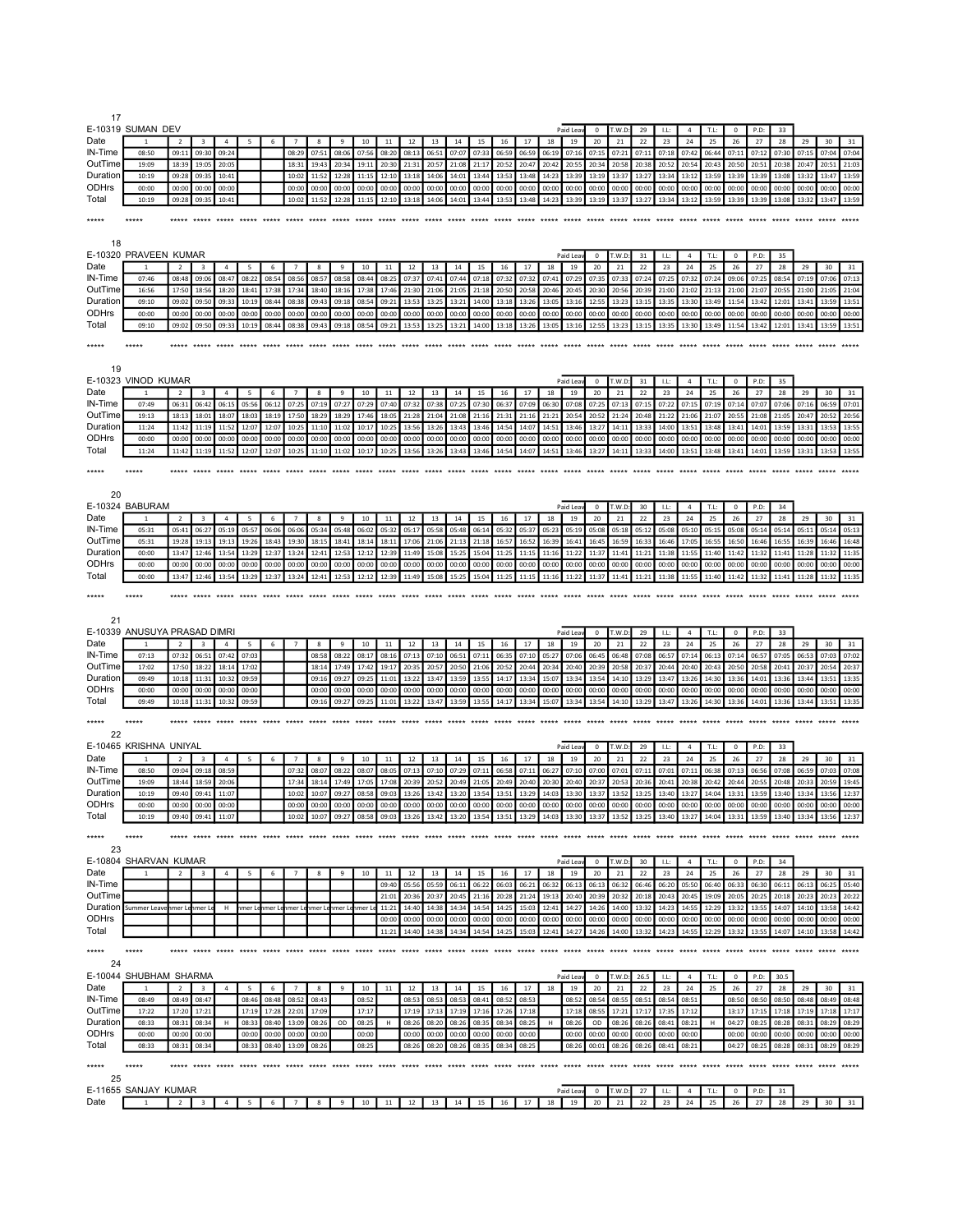| IN-Time             | 08:58                  | 08:54                    | 08:57                   |                | 08:55                         | 08:54             | 08:52           | 08:53                  | 08:53              | 08:54          |                   | 08:57                 | 08:58          | 08:57                         | 08:45          | 08:54          | 08:57                    |       |           |             |                | 08:46          | 08:44          | 08:55          |       | 09:02          | 08:59                | 09:04 | 08:55          | 08:57          | 08:56          |
|---------------------|------------------------|--------------------------|-------------------------|----------------|-------------------------------|-------------------|-----------------|------------------------|--------------------|----------------|-------------------|-----------------------|----------------|-------------------------------|----------------|----------------|--------------------------|-------|-----------|-------------|----------------|----------------|----------------|----------------|-------|----------------|----------------------|-------|----------------|----------------|----------------|
| OutTime             | 17:34                  | 17:33                    | 17:32                   |                | 17:3!                         | 17:3              | 17:34           | 17:39                  | 17:31              | 17:34          |                   | 17:3                  | 17:38          | 17:37                         | 17:34          | 17:39          | 16:39                    |       |           |             |                | 17:3           | 17:33          | 17:34          |       | 17:3'          | 17:32                | 17:39 | 17:38          | 17:32          | 16:33          |
| Duration            | 08:36                  | 08:39                    | 08:36                   | н              | 08:40                         | 08:40             | 08:42           | 08:46                  | 08:45              | 08:40          | H                 | 08:38                 | 08:40          | 08:40                         | 08:49          | 08:45          | 07:42                    | Н.    | <b>CL</b> | <b>CL</b>   | CL             | 08:47          | 08:49          | 08:39          | H     | 08:33          | 08:34                | 08:35 | 08:43          | 08:36          |                |
|                     |                        |                          |                         |                |                               |                   |                 |                        |                    |                |                   |                       |                |                               |                |                |                          |       |           |             |                |                |                |                |       |                |                      |       |                |                | 07:37          |
| ODHrs               | 00:00                  | 00:00                    | 00:00                   |                | 00:00                         | 00:00             | 00:00           | 00:00                  | 00:00              | 00:00          |                   | 00:00                 | 00:00          | 00:00                         | 00:00          | 00:00          | 01:00                    |       |           |             |                | 00:00          | 00:00          | 00:00          |       | 00:00          | 00:00                | 00:00 | 00:00          | 00:00          | 01:00          |
| Total               | 08:36                  | 08:39                    | 08:36                   |                | 08:40                         | 08:40             | 08:42           | 08:46                  | 08:45              | 08:40          |                   | 08:38                 | 08:40          | 08:40                         | 08:49          | 08:45          | 08:42                    |       |           |             |                | 08:47          | 08:49          | 08:39          |       | 08:33          | 08:34                | 08:35 | 08:43          | 08:36          | 08:37          |
| *****               | *****                  |                          |                         |                |                               |                   |                 |                        |                    |                |                   | $****$                |                |                               |                |                |                          |       |           |             |                |                |                |                |       |                | ***** *****          |       |                |                |                |
|                     |                        |                          |                         |                |                               |                   |                 |                        |                    |                |                   |                       |                |                               |                |                |                          |       |           |             |                |                |                |                |       |                |                      |       |                |                |                |
| 26                  |                        |                          |                         |                |                               |                   |                 |                        |                    |                |                   |                       |                |                               |                |                |                          |       |           |             |                |                |                |                |       |                |                      |       |                |                |                |
| E-00554             | <b>DEVDUTT SHARMA</b>  |                          |                         |                |                               |                   |                 |                        |                    |                |                   |                       |                |                               |                |                |                          |       | Paid Lea  | $\mathbf 0$ | T.W.D          | 28             | LE:            | $\sqrt{4}$     | T.L:  | $\mathbf 0$    | P.D:                 | 32    |                |                |                |
| Date                |                        | $\overline{\phantom{a}}$ | $\mathbf{a}$            | $\overline{a}$ | -5                            | 6                 | $\overline{7}$  | $\mathbf{R}$           | $\mathbf{q}$       | 10             | 11                | 12                    | 13             | 14                            | 15             | 16             | 17                       | 18    | 19        | 20          | 21             | 22             | 23             | 24             | 25    | 26             | 27                   | 28    | 29             | 30             | 31             |
| IN-Time             | 07:57                  | 08:00                    | 07:59                   | 07:58          |                               | 07:59             | 07:58           | 07:57                  |                    | 08:00          |                   | 07:50                 | 07:58          | 07:53                         | 07:58          | 08:03          | 08:02                    | 08:02 |           | 07:59       | 07:58          | 08:00          | 08:01          | 07:51          | 07:54 | 07:57          | 07:56                | 08:16 | 07:51          | 07:51          | 08:04          |
| OutTime             | 17:00                  | 12:21                    | 17:00                   | 17:01          |                               | 17:03             | 17:15           | 17:07                  |                    | 17:01          |                   | 17:00                 | 17:02          | 17:00                         | 17:00          | 12:20          | 17:01                    | 08:34 |           | 17:04       | 17:01          | 17:01          | 16:00          | 17:00          | 17:00 | 17:00          | 17:01                | 17:01 | 17:01          | 17:00          | 17:06          |
| Duration            | 09:03                  | 04:21                    | 09:01                   | 09:03          | CL                            | 09:02             | 09:17           | 09:10                  | CL                 | 09:01          | H                 | 09:10                 | 09:04          | 09:07                         | 09:02          | 04:17          | 08:59                    | 00:32 | EL.       | 09:05       | 09:03          | 09:01          | 07:59          | 09:09          | 09:06 | 09:03          | 09:05                | 08:45 | 09:10          | 09:09          | 09:02          |
|                     |                        |                          |                         |                |                               |                   |                 |                        |                    |                |                   |                       |                |                               |                |                |                          |       |           |             |                |                |                |                |       |                |                      |       |                |                |                |
| ODHrs               | 00:00                  | 00:00                    | 00:00                   | 00:00          |                               | 00:00             | 00:00           | 00:00                  |                    | 00:00          |                   | 00:00                 | 00:00          | 00:00                         | 00:00          | 00:00          | 00:00                    | 00:00 |           | 00:00       | 00:00          | 00:00          | 01:00          | 00:00          | 00:00 | 00:00          | 00:00                | 00:00 | 00:00          | 00:00          | 00:00          |
| Total               | 09:03                  | 04:21                    | 09:01                   | 09:03          |                               | 09:02             | 09:17           | 09:10                  |                    | 09:01          |                   | 09:10                 | 09:04          | 09:07                         | 09:02          | 04:17          | 08:59                    | 00:32 |           | 09:05       | 09:03          | 09:01          | 08:59          | 09:09          | 09:06 | 09:03          | 09:05                | 08:45 | 09:10          | 09:09          | 09:02          |
| *****               | *****                  |                          |                         |                |                               |                   |                 |                        |                    |                |                   |                       |                |                               |                |                |                          |       | $******$  |             | ***** *****    |                | *****          | www.com        |       |                |                      |       |                |                |                |
|                     |                        |                          |                         |                |                               |                   |                 |                        |                    |                |                   |                       |                |                               |                |                |                          |       |           |             |                |                |                |                |       |                |                      |       |                |                |                |
| 27                  |                        |                          |                         |                |                               |                   |                 |                        |                    |                |                   |                       |                |                               |                |                |                          |       |           |             |                |                |                |                |       |                |                      |       |                |                |                |
| E-00365             | <b>DEEPAK RAWAT</b>    |                          |                         |                |                               |                   |                 |                        |                    |                |                   |                       |                |                               |                |                |                          |       | Paid Lea  | $^{\circ}$  | T.W.D          | 27             | LL:            | $\overline{4}$ | T.L:  | $^{\circ}$     | P.D:                 | 31    |                |                |                |
| Date                | $\mathbf{1}$           | $\overline{2}$           | $\overline{\mathbf{3}}$ | $\overline{4}$ | 5                             | 6                 | $\overline{7}$  | 8                      | 9                  | 10             | 11                | 12                    | 13             | 14                            | 15             | 16             | 17                       | 18    | 19        | 20          | 21             | 22             | 23             | 24             | 25    | 26             | 27                   | 28    | 29             | 30             | 31             |
| IN-Time             | 08:48                  | 08:43                    | 08:45                   |                | 08:46                         | 08:57             | 08:45           | 08:59                  | 08:45              | 09:09          |                   | 08:50                 | 08:45          |                               | 08:44          | 08:46          | 08:44                    |       | 09:00     | 09:01       | 09:02          | 08:43          | 08:52          |                |       | 08:42          | 08:46                | 09:04 | 08:44          | 08:44          | 08:42          |
| OutTime             | 17:30                  | 17:30                    | 17:30                   |                | 18:00                         | 17:33             | 16:08           | 17:30                  | 17:30              | 17:41          |                   | 17:30                 | 17:30          |                               | 17:30          | 17:30          | 17:30                    |       | 17:33     | 17:38       | 18:26          | 17:30          | 17:30          |                |       | 17:37          | 17:30                | 17:35 | 17:30          | 17:30          | 17:30          |
| Duration            | 08:42                  | 08:47                    | 08:45                   | H              | 09:14                         | 08:34             | 07:23           | 08:31                  | 08:45              | 08:32          | H                 | 08:40                 | 08:45          | EL.                           | 08:46          | 08:44          | 08:46                    | H     | 08:33     | 08:37       | 09:24          | 08:47          | 08:38          | EL.            | H     | 08:55          | 08:44                | 08:31 | 08:46          | 08:46          | 08:48          |
| ODHrs               | 00:00                  | 00:00                    | 00:00                   |                | 00:00                         | 00:00             | 01:07           | 00:00                  | 00:0               | 00:00          |                   | 00:00                 | 00:00          |                               | 00:00          | 00:00          | 00:00                    |       | 00:00     | 00:00       | 00:00          | 00:00          | 00:00          |                |       | 00:00          | 00:00                | 00:00 | 00:00          | 00:00          | 00:00          |
| Total               | 08:42                  | 08:47                    | 08:45                   |                | 09:14                         | 08:34             | 08:30           | 08:31                  | 08:45              | 08:32          |                   | 08:40                 | 08:45          |                               | 08:46          | 08:44          | 08:46                    |       | 08:33     | 08:37       | 09:24          | 08:4           | 08:38          |                |       | 08:55          | 08:44                | 08:31 | 08:46          | 08:46          | 08:48          |
|                     |                        |                          |                         |                |                               |                   |                 |                        |                    |                |                   |                       |                |                               |                |                |                          |       |           |             |                |                |                |                |       |                |                      |       |                |                |                |
| *****               |                        |                          | *****                   |                | *****                         |                   |                 |                        | *****              |                | agger agger conce |                       |                | ***** ***** *****             |                |                | added deeds deeds added. |       |           | $****$      | ***** *****    |                | $****$         |                |       |                |                      |       |                |                |                |
|                     |                        |                          |                         |                |                               |                   |                 |                        |                    |                |                   |                       |                |                               |                |                |                          |       |           |             |                |                |                |                |       |                |                      |       |                |                |                |
| 28                  |                        |                          |                         |                |                               |                   |                 |                        |                    |                |                   |                       |                |                               |                |                |                          |       |           |             |                |                |                |                |       |                |                      |       |                |                |                |
| E-10558             | <b>ISHWAR SINGH</b>    |                          |                         |                |                               |                   |                 |                        |                    |                |                   |                       |                |                               |                |                |                          |       | Paid Lea  | $^{\circ}$  | T.W.D          | 30             | LL:            | $\overline{4}$ | T.L:  | $\mathbf 0$    | P.D:                 | 34    |                |                |                |
| Date                | $\mathbf{1}$           | $\overline{2}$           | $\overline{3}$          | $\sqrt{4}$     | 5                             | 6                 | $\overline{7}$  | 8                      | $\mathbf{q}$       | 10             | 11                | 12                    | 13             | 14                            | 15             | 16             | 17                       | 18    | 19        | 20          | 21             | 22             | 23             | 24             | 25    | 26             | 27                   | 28    | 29             | 30             | 31             |
| IN-Time             |                        |                          |                         |                |                               |                   |                 |                        |                    |                | 09:40             | 05:56                 | 05:59          | 06:11                         | 06:22          | 06:03          | 06:21                    | 06:32 | 06:13     | 06:13       | 06:32          | 06:46          | 06:20          | 05:50          | 06:40 | 06:33          | 06:30                | 06:11 | 06:13          | 06:25          | 05:40          |
| OutTime             |                        |                          |                         |                |                               |                   |                 |                        |                    |                | 21:01             | 20:36                 | 20:37          | 20:45                         | 21:16          | 20:28          | 21:24                    | 19:13 | 20:40     | 20:39       | 20:32          | 20:18          | 20:43          | 20:45          | 19:09 | 20:05          | 20:25                | 20:18 | 20:23          | 20:23          | 20:22          |
| Duration            | Summer Leave           | hmer Le                  | mer l                   | н              | nmer L                        | hmer Le           | ımer Le         | nmer L                 | hmer Le            | nmer L         | 11:21             | 14:40                 | 14:38          | 14:34                         | 14:54          | 14:25          | 15:03                    | 12:41 | 14:27     | 14:26       | 14:00          | 13:32          | 14:23          | 14:55          | 12:29 | 13:32          | 13:55                | 14:07 | 14:10          | 13:58          | 14:42          |
| ODHrs               |                        |                          |                         |                |                               |                   |                 |                        |                    |                | 00:00             | 00:00                 | 00:00          | 00:00                         | 00:00          | 00:00          | 00:00                    | 00:00 | 00:00     | 00:00       | 00:00          | 00:00          | 00:00          | 00:00          | 00:00 | 00:00          | 00:00                | 00:00 | 00:00          | 00:00          | 00:00          |
| Total               |                        |                          |                         |                |                               |                   |                 |                        |                    |                | 11:21             | 14:40                 | 14:38          | 14:34                         | 14:54          | 14:25          | 15:03                    | 12:41 | 14:27     | 14:26       | 14:00          | 13:3           | 14:23          | 14:55          | 12:29 | 13:32          | 13:55                | 14:07 | 14:10          | 13:58          | 14:42          |
|                     |                        |                          |                         |                |                               |                   |                 |                        |                    |                |                   |                       |                |                               |                |                |                          |       |           |             |                |                |                |                |       |                |                      |       |                |                |                |
| *****               | *****                  |                          |                         |                | ***** ***** ***** ***** ***** |                   | *****           |                        | added added added. |                |                   |                       |                |                               |                |                |                          |       |           |             |                |                |                |                |       |                | ***** *****          |       | *****          |                |                |
| 29                  |                        |                          |                         |                |                               |                   |                 |                        |                    |                |                   |                       |                |                               |                |                |                          |       |           |             |                |                |                |                |       |                |                      |       |                |                |                |
| E-00509             | PRASHANT KUMAR         |                          |                         |                |                               |                   |                 |                        |                    |                |                   |                       |                |                               |                |                |                          |       | Paid Lea  | $\mathbf 0$ |                | 29             |                | $\overline{4}$ | T.L:  | $^{\circ}$     |                      | 33    |                |                |                |
|                     |                        |                          |                         |                |                               |                   |                 |                        |                    |                |                   |                       |                |                               |                |                |                          |       |           |             | r.w.b          |                | LL:            |                |       |                | P.D:                 |       |                |                |                |
| Date                | $\mathbf{1}$           | $\overline{2}$           | $\overline{\mathbf{3}}$ | $\overline{4}$ | - 5                           | 6                 | $\overline{7}$  | 8                      | 9                  | 10             | 11                | 12                    | 13             | 14                            | 15             | 16             | 17                       | 18    | 19        | 20          | 21             | 22             | 23             | 24             | 25    | 26             | 27                   | 28    | 29             | 30             | 31             |
| <b>IN-Time</b>      | 07:13                  | 07:32                    | 06:51                   | 07:42          | 07:03                         |                   |                 | 08:58                  | 08:22              | 08:17          | 08:16             | 07:13                 | 07:10          | 06:51                         | 07:11          | 06:35          | 07:10                    | 05:27 | 07:06     | 06:45       | 06:48          | 07:08          | 06:57          | 07:14          | 06:13 | 07:14          | 06:57                | 07:05 | 06:53          | 07:03          | 07:02          |
|                     |                        | 17:50                    | 18:22                   |                |                               |                   |                 |                        |                    |                |                   | 20:35                 | 20:57          | 20:50                         | 21:06          |                |                          |       |           | 20:39       | 20:58          | 20:37          | 20:44          | 20:40          | 20:43 | 20:50          | 20:58                | 20:41 | 20:37          | 20:54          | 20:37          |
| OutTime             | 17:02                  |                          |                         | 18:14          | 17:02                         |                   |                 | 18:14                  | 17:49              | 17:42          | 19:17             |                       |                |                               |                | 20:52          | 20:44                    | 20:34 | 20:40     |             |                |                |                |                |       |                |                      |       |                |                |                |
| Duration            | 09:49                  | 10:18                    | 11:31                   | 10:32          | 09:59                         |                   |                 | 09:16                  | 09:27              | 09:25          | 11:01             | 13:22                 | 13:47          | 13:59                         | 13:55          | 14:17          | 13:34                    | 15:07 | 13:34     | 13:54       | 14:10          | 13:29          | 13:47          | 13:26          | 14:30 | 13:36          | 14:01                | 13:36 | 13:44          | 13:51          | 13:35          |
| ODHrs               | 00:00                  | 00:00                    | 00:00                   | 00:00          | 00:00                         |                   |                 | 00:00                  | 00:0               | 00:00          | 00:00             | 00:00                 | 00:00          | 00:00                         | 00:00          | 00:00          | 00:00                    | 00:00 | 00:00     | 00:00       | 00:00          | 00:00          | 00:00          | 00:00          | 00:00 | 00:00          | 00:00                | 00:00 | 00:00          | 00:00          | 00:00          |
| Total               | 09:49                  | 10:18                    | 11:31                   | 10:3           | 09:59                         |                   |                 | 09:16                  | 09:2               | 09:25          | 11:01             | 13:2                  | 13:47          | 13:59                         | 13:55          | 14:17          | 13:34                    | 15:07 | 13:34     | 13:54       | 14:10          | 13:29          | 13:47          | 13:26          | 14:30 | 13:36          | 14:01                | 13:36 | 13:44          | 13:5           | 13:35          |
|                     |                        |                          |                         |                |                               |                   |                 |                        |                    |                |                   |                       |                |                               |                |                |                          |       |           |             |                |                |                |                |       |                |                      |       |                |                |                |
| *****               | *****                  | *****                    | *****                   | *****          |                               | ***** ***** ***** |                 | ***** *****            |                    | $*****$        | *****             |                       |                | ***** ***** ***** *****       |                |                |                          |       |           |             |                |                |                |                |       |                |                      |       |                |                |                |
| 30                  |                        |                          |                         |                |                               |                   |                 |                        |                    |                |                   |                       |                |                               |                |                |                          |       |           |             |                |                |                |                |       |                |                      |       |                |                |                |
|                     |                        |                          |                         |                |                               |                   |                 |                        |                    |                |                   |                       |                |                               |                |                |                          |       |           |             |                |                |                |                |       |                |                      |       |                |                |                |
|                     | E-00563 RUCHI DHIMAN   |                          |                         |                |                               |                   |                 |                        |                    |                |                   |                       |                |                               |                |                |                          |       | Paid Lea  | $\pmb{0}$   | T.W.D          | 30             | LL:            | $\overline{a}$ | T.L:  | $\pmb{0}$      | P.D:                 | 34    |                |                |                |
| Date                | $\mathbf{1}$           | $\overline{2}$           | $\overline{\mathbf{3}}$ | $\overline{4}$ | 5                             | 6                 | $\overline{7}$  | 8                      | 9                  | 10             | 11                | 12                    | 13             | 14                            | 15             | 16             | 17                       | 18    | 19        | 20          | 21             | 22             | 23             | 24             | 25    | 26             | 27                   | 28    | 29             | 30             | 31             |
| <b>IN-Time</b>      | 05:31                  | 05:41                    | 06:27                   | 05:19          | 05:57                         | 06:06             | 06:06           | 05:34                  | 05:48              | 06:02          | 05:32             | 05:17                 | 05:58          | 05:48                         | 06:14          | 05:32          | 05:37                    | 05:23 | 05:19     | 05:08       | 05:18          | 05:12          | 05:08          | 05:10          | 05:15 | 05:08          | 05:14                | 05:14 | 05:11          | 05:14          | 05:13          |
| OutTime             | 05:31                  | 19:28                    | 19:13                   | 19:13          | 19:26                         | 18:43             | 19:30           | 18:15                  | 18:41              | 18:14          | 18:11             | 17:06                 | 21:06          | 21:13                         | 21:18          | 16:57          | 16:52                    | 16:39 | 16:41     | 16:45       | 16:59          | 16:33          | 16:46          | 17:05          | 16:55 | 16:50          | 16:46                | 16:55 | 16:39          | 16:46          | 16:48          |
| Duration            | 00:00                  | 13:47                    | 12:46                   | 13:54          | 13:29                         | 12:3              | 13:24           | 12:41                  | 12:53              | 12:12          | 12:39             | 11:49                 | 15:08          | 15:25                         | 15:04          | 11:25          | 11:15                    | 11:16 | 11:22     | 11:37       | 11:41          | 11:21          | 11:38          | 11:55          | 11:40 | 11:42          | 11:32                | 11:41 | 11:28          | 11:32          | 11:35          |
| ODHrs               | 00:00                  | 00:00                    | 00:00                   | 00:00          | 00:00                         | 00:00             | 00:00           | 00:00                  | 00:00              | 00:00          | 00:00             | 00:00                 | 00:00          | 00:00                         | 00:00          | 00:00          | 00:00                    | 00:00 | 00:00     | 00:00       | 00:00          | 00:00          | 00:00          | 00:00          | 00:00 | 00:00          | 00:00                | 00:00 | 00:00          | 00:00          | 00:00          |
| Total               | 00:00                  | 13:47                    | 12:46                   | 13:54          | 13:29                         | 12:3              | 13:24           | 12:41                  | 12:5               | 12:12          | 12:39             | 11:49                 | 15:08          | 15:25                         | 15:04          | 11:25          | 11:1                     | 11:16 | 11:22     | 11:3        | 11:41          | 11:21          | 11:38          | 11:55          | 11:40 | 11:42          | 11:32                | 11:4  | 11:28          | 11:3           | 11:35          |
|                     |                        |                          |                         |                |                               |                   |                 |                        |                    |                |                   |                       |                |                               |                |                |                          |       |           |             |                |                |                |                |       |                |                      |       |                |                |                |
| *****               | *****                  | *****                    | *****                   | $*****$        | ***** *****                   |                   | *****           | <b>Address Address</b> |                    | *****          |                   |                       |                | ***** ***** ***** ***** ***** |                |                |                          |       |           |             |                |                |                |                |       |                | *****                | ***** | *****          |                |                |
| 31                  |                        |                          |                         |                |                               |                   |                 |                        |                    |                |                   |                       |                |                               |                |                |                          |       |           |             |                |                |                |                |       |                |                      |       |                |                |                |
|                     | E-10249 TANYA KEEMOTHI |                          |                         |                |                               |                   |                 |                        |                    |                |                   |                       |                |                               |                |                |                          |       | Paid Lea  | $\mathbf 0$ | T.W.D          | 21             | LL:            | $\overline{4}$ | T.L:  | $\overline{2}$ | P.D:                 | 25    |                |                |                |
| Date                | $\mathbf{1}$           | $\overline{2}$           | $\overline{\mathbf{3}}$ | $\overline{4}$ | 5                             | 6                 | $\overline{7}$  | 8                      | 9                  | $10\,$         | $11\,$            | 12                    | 13             | $14\,$                        | $15\,$         | 16             | 17                       | 18    | 19        | 20          | 21             | 22             | 23             | 24             | 25    | 26             | 27                   | 28    | 29             | 30             | 31             |
| IN-Time             | 08:44                  |                          |                         |                | 09:35                         | 08:48             | 08:44           | 09:04                  | 08:44              |                |                   | 08:58                 | 08:54          | 08:45                         | 08:44          | 08:45          | 08:59                    |       |           | 09:02       | 08:44          | 08:42          | 08:46          | 08:52          |       |                | 08:45                |       | 08:43          | 08:42          | 08:42          |
|                     | 17:34                  |                          |                         |                |                               |                   |                 |                        |                    |                |                   |                       |                |                               |                |                |                          |       |           | 17:43       |                |                |                | 12:44          |       |                |                      |       |                |                |                |
| OutTime<br>Duration | 08:50                  |                          | EL.                     |                | 17:05                         | 17:18             | 17:32           | 12:55                  | 17:32              |                |                   | 17:31                 | 00:00          | 17:32<br>08:47                | 17:31          | 17:32          | 17:35                    | н     |           |             | 17:32          | 17:33          | 17:32<br>08:46 |                | н     |                | 17:33                |       | 17:32          | 17:33          | 17:32          |
|                     |                        |                          |                         | H              | 07:30                         | 08:30             | 08:48           | 03:51                  | 08:48              | LWP            | H                 | 08:33                 |                |                               | 08:47          | 08:47          | 08:36                    |       | <b>CL</b> | 08:41       | 08:48          | 08:5           |                | 03:52          |       |                | 08:48                | LWP   | 08:49          | 08:51          | 08:50          |
| <b>ODHrs</b>        | 00:00                  |                          |                         |                | 01:00                         | 00:00             | 00:00           | 00:00                  | 00:00              |                |                   | 00:00                 | 00:00          | 00:00                         | 00:00          | 00:00          | 00:00                    |       |           | 00:00       | 00:00          | 00:00          | 00:00          | 00:00          |       |                | 00:00                |       | 00:00          | 00:00          | 00:00          |
| Total               | 08:50                  |                          |                         |                | 08:30                         | 08:30             | 08:48           | 03:51                  | 08:48              |                |                   | 08:33                 | 00:00          | 08:47                         | 08:47          | 08:47          | 08:36                    |       |           | 08:41       | 08:48          | 08:51          | 08:46          | 03:52          |       |                | 08:48                |       | 08:49          | 08:51          | 08:50          |
| *****               | *****                  |                          |                         |                |                               |                   |                 |                        |                    |                |                   |                       |                |                               |                |                |                          |       |           |             |                |                |                |                |       |                |                      |       |                |                | *****          |
|                     |                        |                          |                         |                |                               |                   |                 |                        |                    |                |                   |                       |                |                               |                |                |                          |       |           |             |                |                |                |                |       |                |                      |       |                |                |                |
| 32                  |                        |                          |                         |                |                               |                   |                 |                        |                    |                |                   |                       |                |                               |                |                |                          |       |           |             |                |                |                |                |       |                |                      |       |                |                |                |
|                     | E-10802 NARENDRA KUMAR |                          |                         |                |                               |                   |                 |                        |                    |                |                   |                       |                |                               |                |                |                          |       | Paid Lea  | $\pmb{0}$   | T.W.D          | 27             | LL:            | $\overline{4}$ | T.L:  | $\pmb{0}$      | P.D:                 | 31    |                |                |                |
| Date                | 1                      | $\overline{2}$           | $\overline{\mathbf{3}}$ | $\overline{4}$ | 5                             | 6                 | $7\phantom{.0}$ | 8                      | 9                  | 10             | 11                | 12                    | 13             | 14                            | 15             | 16             | 17                       | 18    | 19        | 20          | 21             | 22             | 23             | 24             | 25    | 26             | 27                   | 28    | 29             | 30             | 31             |
| IN-Time             | 08:48                  | 08:45                    | 08:43                   |                | 08:45                         | 08:47             | 08:58           | 08:51                  | 08:47              | 09:03          |                   | 08:48                 |                | 08:46                         | 08:49          | 08:50          | 08:45                    |       | 08:45     | 08:50       | 08:45          | 08:45          | 08:45          | 08:45          |       | 08:45          | 08:46                |       | 08:44          | 08:42          | 08:44          |
| OutTime             | 17:20                  | 17:21                    | 17:24                   |                | 17:19                         | 17:26             | 22:01           | 17:10                  | 17:17              | 17:05          |                   | 17:19                 |                | 17:19                         | 17:17          | 17:22          | 17:17                    |       | 17:18     | 17:19       | 17:22          | 17:30          | 20:07          | 17:11          |       | 17:27          | 17:15                |       | 17:19          | 17:18          | 17:17          |
| Duration            | 08:32                  | 08:36                    | 08:41                   | H              | 08:34                         | 08:39             | 13:03           | 08:19                  | 08:30              | 08:02          | н                 | 08:31                 | OD             | 08:33                         | 08:28          | 08:32          | 08:32                    | H     | 08:33     | 08:29       | 08:37          | 08:45          | 11:22          | 08:26          | H     | 08:42          | 08:29                | CL    | 08:35          | 08:36          | 08:33          |
| <b>ODHrs</b>        | 00:00                  | 00:00                    | 00:00                   |                | 00:00                         | 00:00             | 00:00           | 00:00                  | 00:00              | 00:00          |                   | 00:00                 |                | 00:00                         | 00:00          | 00:00          | 00:00                    |       | 00:00     | 00:00       | 00:00          | 00:00          | 00:00          | 00:00          |       | 00:00          | 00:00                |       | 00:00          | 00:00          | 00:00          |
| Total               | 08:32                  | 08:36                    | 08:41                   |                | 08:34                         | 08:39             | 13:03           | 08:19                  | 08:30              | 08:02          |                   | 08:31                 |                | 08:33                         | 08:28          | 08:32          | 08:32                    |       | 08:33     | 08:29       | 08:37          | 08:45          | 11:22          | 08:26          |       | 08:42          | 08:29                |       | 08:35          | 08:36          | 08:33          |
|                     |                        |                          |                         |                |                               |                   |                 |                        |                    |                |                   |                       |                |                               |                |                |                          |       |           |             |                |                |                |                |       |                |                      |       |                |                |                |
| *****               | *****                  |                          |                         |                |                               |                   |                 |                        |                    |                |                   |                       |                |                               |                |                |                          |       |           |             |                |                |                |                |       |                |                      |       |                |                |                |
| 33                  |                        |                          |                         |                |                               |                   |                 |                        |                    |                |                   |                       |                |                               |                |                |                          |       |           |             |                |                |                |                |       |                |                      |       |                |                |                |
|                     |                        |                          |                         |                |                               |                   |                 |                        |                    |                |                   |                       |                |                               |                |                |                          |       | Paid Lea  | $\mathbf 0$ |                | 25             | LL:            | $\overline{4}$ | T.L:  | $\overline{1}$ | P.D:                 | 29    |                |                |                |
|                     | E-10181 ARVIND KUMAR   |                          | $\overline{\mathbf{3}}$ |                |                               | 6                 |                 | 8                      | $\mathbf{q}$       |                |                   |                       |                |                               |                | 16             |                          |       |           |             | T.W.D:         |                |                |                |       |                |                      |       |                |                | 31             |
| Date                |                        | $\overline{2}$           |                         | $\overline{4}$ | 5                             |                   | $\overline{7}$  |                        |                    | 10             | $11\,$            | 12                    | 13             | 14                            | 15             |                | 17                       | 18    | 19        | 20          | 21             | 22             | 23             | 24             | 25    | 26             | 27                   | 28    | 29             | 30             |                |
| IN-Time             | 08:58                  | 09:04                    |                         |                | 09:03                         | 08:58             | 09:07           | 08:58                  |                    | 08:59          |                   | 08:58                 | 09:03          | 09:48                         | 09:01          | 09:10          | 09:10                    |       |           |             | 09:02          | 08:54          | 09:07          | 09:00          |       | 09:08          | 09:10                | 09:32 | 09:08          | 09:12          | 08:58          |
| OutTime             | 17:37                  | 17:35                    |                         |                | 17:35                         | 16:36             | 17:43           | 17:36                  |                    | 17:44          |                   | 17:54                 | 17:34          | 17:22                         | 17:35          | 17:41          | 17:42                    |       |           |             | 17:45          | 17:34          | 17:38          | 17:33          |       | 17:44          | 17:41                | 17:40 | 17:40          | 18:02          | 17:34          |
| Duration            | 08:39                  | 08:31                    | CL                      | н              | 08:32                         | 07:38             | 08:36           | 08:38                  | EL                 | 08:45          | н                 | 08:56                 | 08:31          | 07:34                         | 08:34          | 08:31          | 08:32                    | H     | LWP       |             | 08:43          | 08:40          | 08:31          | 08:33          | H     | 08:36          | 08:31                | 08:08 | 08:32          | 08:50          | 08:36          |
| ODHrs<br>Total      | 00:00<br>08.39         | 00:00<br>08.31           |                         |                | 00:00<br>ng-32                | 01:00<br>08:38    | 00:00<br>08:36  | 00:00<br>08.38         |                    | 00:00<br>08.45 |                   | 00:00<br><b>08.56</b> | 00:00<br>08.31 | 01:00<br>08.34                | 00:00<br>08.34 | 00:00<br>08.31 | 00:00<br>08.32           |       |           |             | 00:00<br>08:43 | 00:00<br>08.40 | 00:00<br>08.31 | 00:00<br>08.33 |       | 00:00<br>08:36 | 00:00<br>08:31 09:08 | 01:00 | 00:00<br>08.32 | 00:00<br>08:50 | 00:00<br>08:36 |